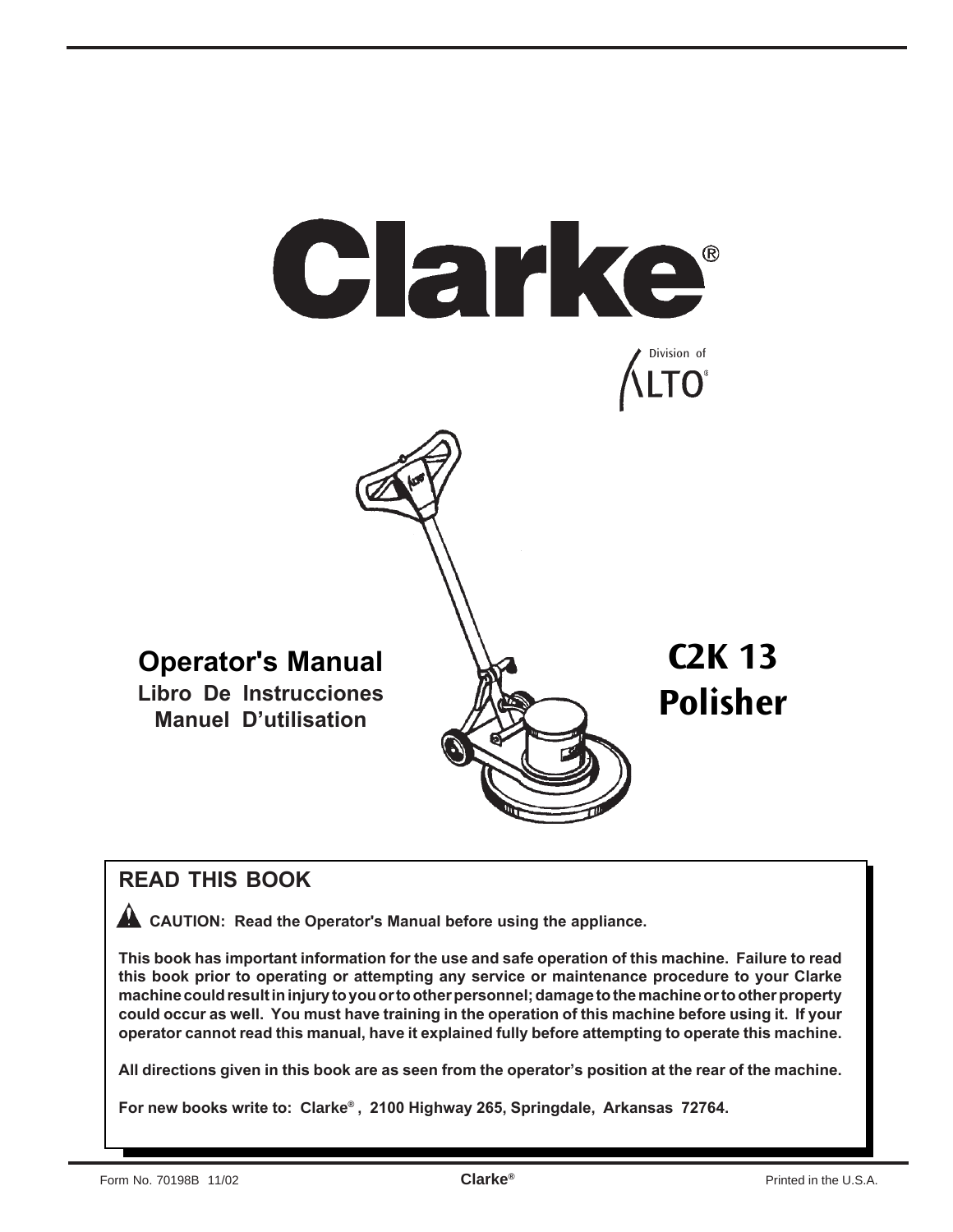# **CONTENTS OF THIS BOOK**

| Instructions for Connection to Power Supply & Elect. Ground, 120V  16 |
|-----------------------------------------------------------------------|
|                                                                       |
|                                                                       |

# **Section II Parts and Service Manual**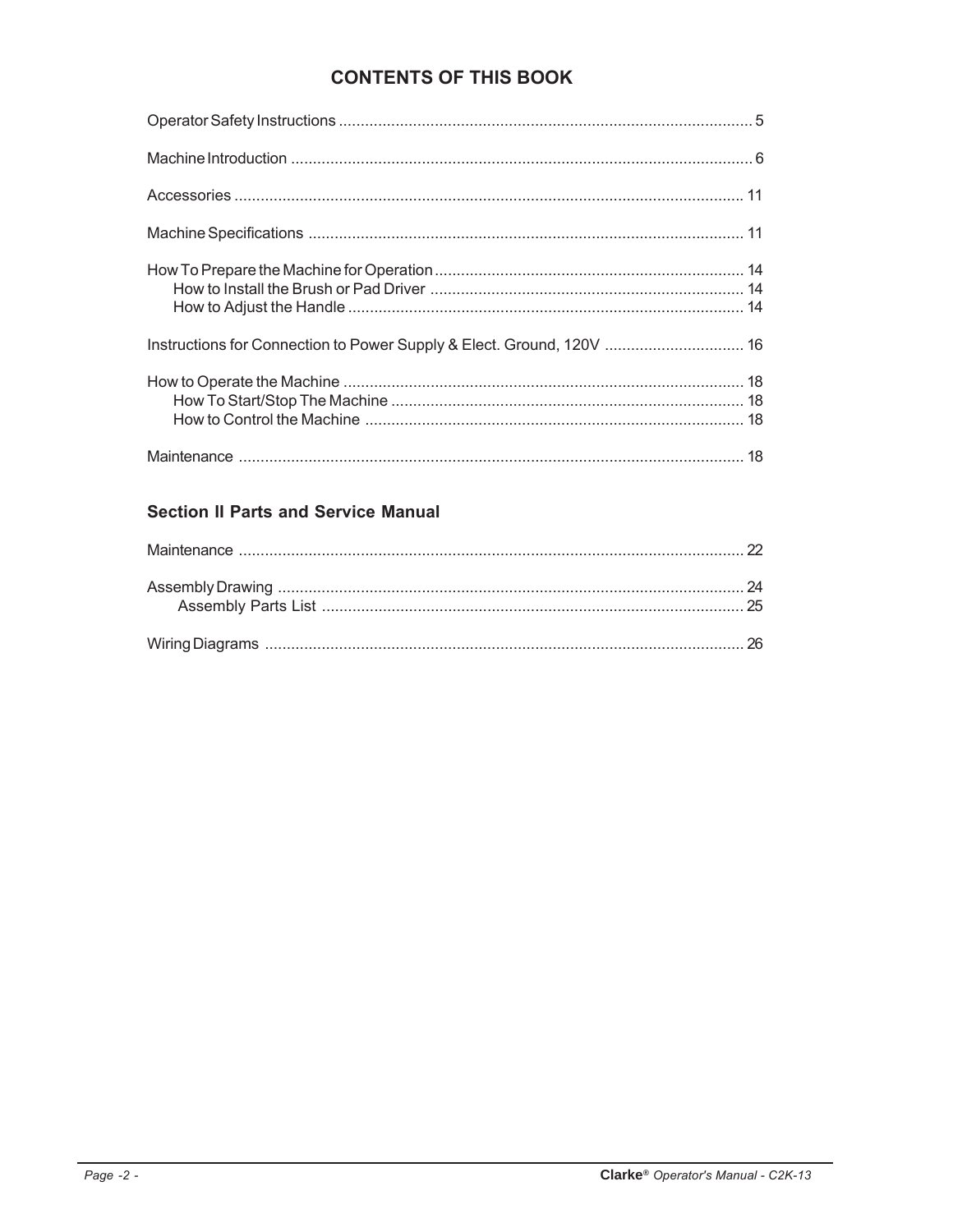#### C2K-13 LIBRO DE INSTRUCCIONES

### LEA ESTE LIBRO

**CUIDADO**: Lea el Libro de Instrucciones antes de usar este aparato.

Contiene información importante para el uso y funcionamiento correcto y seguro de la máquina. Lea este libro completamente antes de arrancar la máquina o hacer cualquier operación de mantenimiento. Si non sigue las instrucciones, corre el peligro de herirse o causar lesiones al personal, o causar daños importantes a la máquina o a su entorno. Antes de usar la máquina, es indispensable seguir una formación. Si Usted (o el operador) no habla español, solicite (o proporciónele) todas las informaciones necesarias. El libro está traducido en otros idiomas. Todas las indicaciones de dirección dadas en este libro están dadas desde la posición del operador en la parte de atrás de la máquina.

Puede Ud. conseguir libros suplementarios dirigiéndose a su distribuidor Clarke.

#### **INDICE**

#### SECCION II PIEZAS Y SERVICO

| $M = -1$ and $M = -1$ |
|-----------------------|
|-----------------------|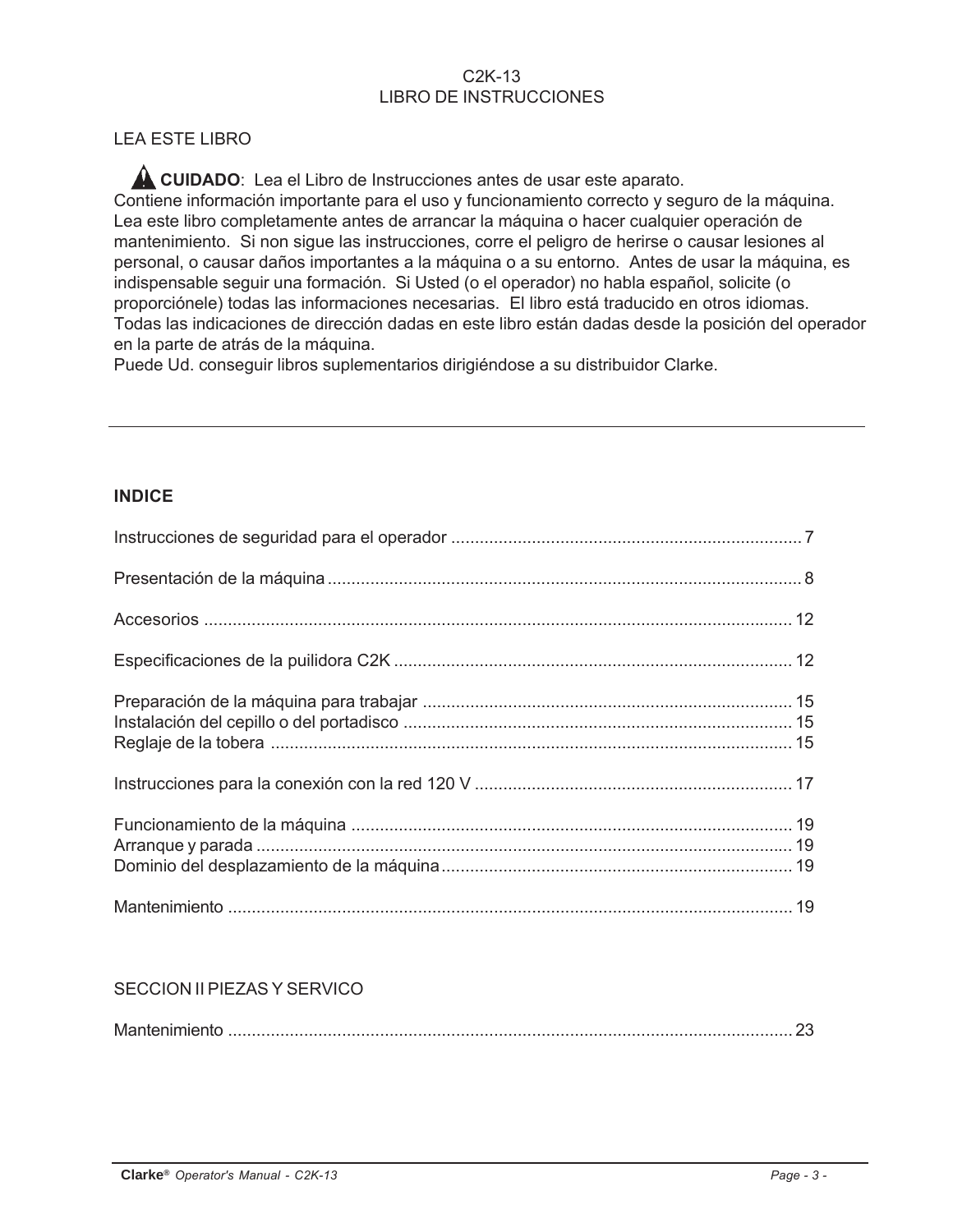### **C2K-13**

#### **MANUEL D'UTILISATION**

#### **LISEZ CE MANUEL**

A ATTENTION: Lire le manuel d'utilisation avant de faire fonctionner l'appareil. Il contient des informations importantes pour une utilisation correcte de la machine, en toute sécurité. Lisez-le complètement avant de mettre la machine en marche ou d'effectuer un entretien. A défaut, vous risqueriez de vous blesser ou de blesser d'autres membres du personnel, d'endommager sérieusement la machine ou de provoquer des dégâts dans son environnement. Avant de se servir de la machine, il est indispensable d'avoir reçu une formation. Si vous-même (ou l'opérateur) ne parlez pas français, veuillez demander (ou lui fournir) toutes les explications nécessaires. Des versions du manuel existent en d'autres langues.

Toutes les indications de direction figurant dans ce manuel sont visualisées depuis la position du conducteur, à l'arrière de la machine.

Pour toute commande de manuels, adressez-vous à votre revendeur Clarke.

#### **INDEX**

#### SECTION II, PIECES ET DEPANNAGE

| <u>La controllazione dell'arrive di controllazione dell'arrive dell'arrive dell'arrive dell'arrive dell'Indiano d</u> |
|-----------------------------------------------------------------------------------------------------------------------|
|-----------------------------------------------------------------------------------------------------------------------|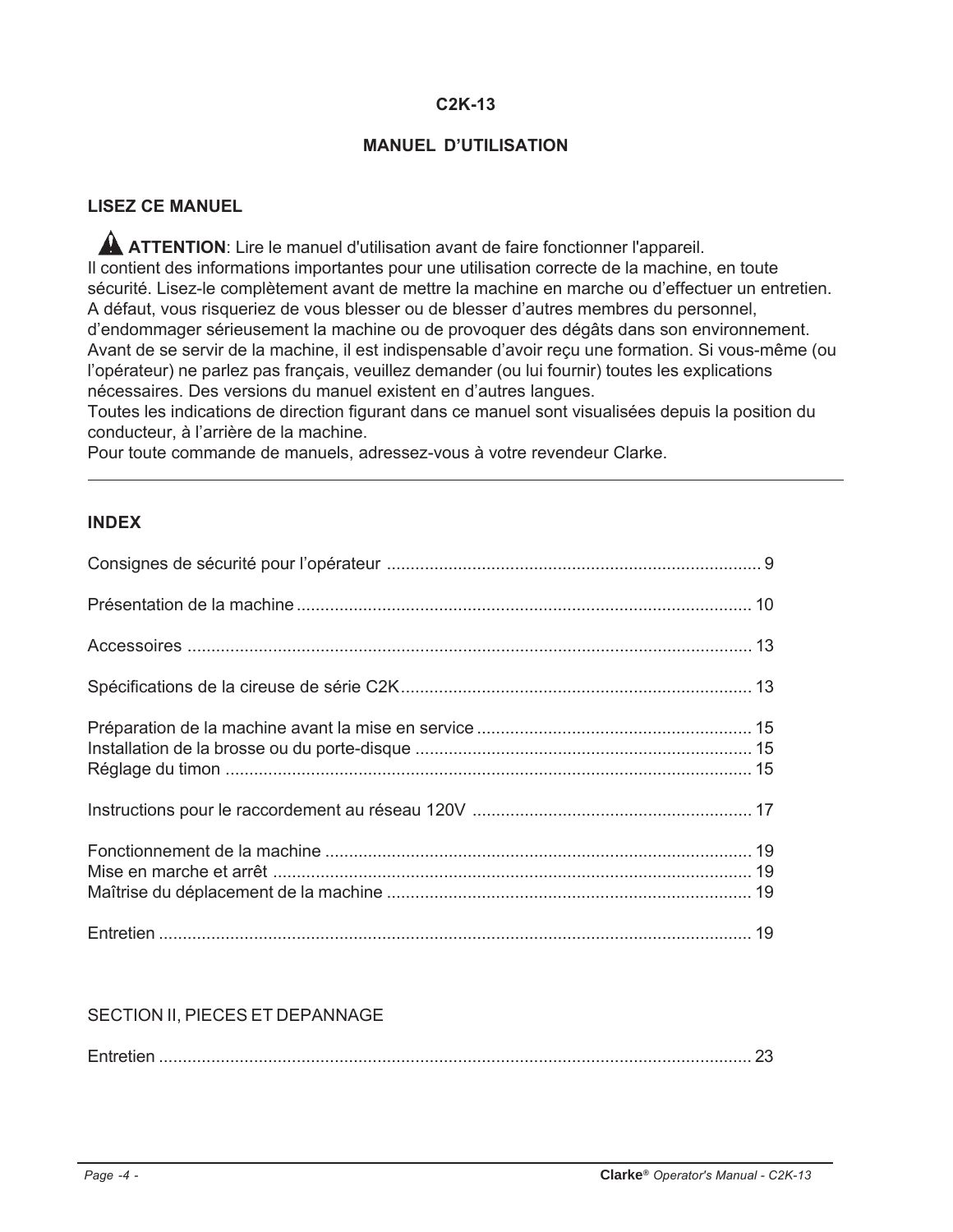# **OPERATOR SAFETY INSTRUCTIONS**

| <b>WARNING</b>        |                                                                                                                                                                                                                                                                                                                                                                   | <b>AVERTISSEMENT</b>                                                                                                                                                                                                                                                                                                                                                                                                                                           |  | <b>ADVERTENCIA</b> |  |
|-----------------------|-------------------------------------------------------------------------------------------------------------------------------------------------------------------------------------------------------------------------------------------------------------------------------------------------------------------------------------------------------------------|----------------------------------------------------------------------------------------------------------------------------------------------------------------------------------------------------------------------------------------------------------------------------------------------------------------------------------------------------------------------------------------------------------------------------------------------------------------|--|--------------------|--|
| <b>DANGER</b> means:  |                                                                                                                                                                                                                                                                                                                                                                   | Severe bodily injury or death can occur to you or other personnel if the DANGER<br>statements found on this machine or in this Owner's Manual are ignored or are not<br>adhered to. Read and observe all DANGER statements found in this Owner's<br>Manual and on your machine.                                                                                                                                                                                |  |                    |  |
| <b>WARNING</b> means: |                                                                                                                                                                                                                                                                                                                                                                   | Injury can occur to you or to other personnel if the WARNING statements found on<br>your machine or in this Owner's Manual are ignored or are not adhered to. Read<br>and observe all WARNING statements found in this Owner's Manual and on your<br>machine.                                                                                                                                                                                                  |  |                    |  |
| <b>CAUTION</b> means: |                                                                                                                                                                                                                                                                                                                                                                   | Damage can occur to the machine or to other property if the CAUTION statements<br>found on your machine or in this Owner's Manual are ignored or are not adhered to.<br>Read and observe all CAUTION statements found in this Owner's Manual and on<br>your machine.                                                                                                                                                                                           |  |                    |  |
| <b>DANGER:</b>        |                                                                                                                                                                                                                                                                                                                                                                   | Failure to read the Owner's Manual prior to operating or attempting any service or maintenance<br>procedure to your machine could result in injury to you or to other personnel; damage to the<br>machine or to other property could occur as well. You must have training in the operation of this<br>machine before using it. If you or your operator(s) cannot read English, have this manual<br>explained fully before attempting to operate this machine. |  |                    |  |
| <b>DANGER:</b>        | machine application.                                                                                                                                                                                                                                                                                                                                              | To reduce the risk of fire, use only commercially available floor cleaners and waxes intended for                                                                                                                                                                                                                                                                                                                                                              |  |                    |  |
| <b>DANGER:</b>        |                                                                                                                                                                                                                                                                                                                                                                   | Risk of explosion. Floor sanding can result in an explosive mixture of fine dust and air. To<br>reduce risk of explosion, use floor sanding machine only in well ventilated area.                                                                                                                                                                                                                                                                              |  |                    |  |
| <b>DANGER:</b>        | Operating a machine that is not completely or fully assembled could result in injury or property<br>damage. Do not operate this machine until it is completely assembled. Inspect the machine<br>carefully before operation.                                                                                                                                      |                                                                                                                                                                                                                                                                                                                                                                                                                                                                |  |                    |  |
| <b>DANGER:</b>        | Electrocution could occur if maintenance and repairs are performed on a unit that is not discon-<br>nected from the power source. Disconnect the power supply before attempting any maintenance<br>or service. Always remove the electrical plug from the electrical outlet before changing the brush,<br>pad or other attachment and before leaving the machine. |                                                                                                                                                                                                                                                                                                                                                                                                                                                                |  |                    |  |
| DANGER:               |                                                                                                                                                                                                                                                                                                                                                                   | Using a machine with a damaged power cord could result in an electrocution. Do not use the<br>machine if the power cord is damaged. Do not use the electrical cord to move the machine.                                                                                                                                                                                                                                                                        |  |                    |  |
| <b>WARNING:</b>       |                                                                                                                                                                                                                                                                                                                                                                   | Maintenance and repairs performed by unauthorized personnel could result in damage or injury.<br>Maintenance and repairs must be performed by authorized personnel only. Keep all fasteners<br>tight. Keep adjustments according to specifications.                                                                                                                                                                                                            |  |                    |  |
| <b>WARNING:</b>       |                                                                                                                                                                                                                                                                                                                                                                   | Electrical components of this machine can "short-out" if exposed to water or moisture. Keep the<br>electrical components of the machine dry. Wipe the machine down after each use. For storage,<br>keep the machine in a dry building.                                                                                                                                                                                                                         |  |                    |  |
| <b>WARNING:</b>       |                                                                                                                                                                                                                                                                                                                                                                   | Always use a three-wire electrical system connected to the electrical ground. For maximum<br>protection against electric shock, use a circuit that is protected by a ground fault interrupter.<br>Consult your electrical contractor.                                                                                                                                                                                                                          |  |                    |  |
| <b>WARNING:</b>       |                                                                                                                                                                                                                                                                                                                                                                   | To prevent damage to the power cord, do not let the brush, pad, pad driver or wheels touch the<br>power cord when the machine is running. Always lift the cord over the machine. Do not pull the<br>power cord to move the machine.                                                                                                                                                                                                                            |  |                    |  |
| <b>WARNING:</b>       |                                                                                                                                                                                                                                                                                                                                                                   | Operating a machine without observing all labels and instructional information could result in<br>injury or damage. Read all machine labels before attempting to operate. Make sure all of the<br>labels and instructional information are attached or fastened to the machine. Get replacement<br>labels and decals from your authorized distributor.                                                                                                         |  |                    |  |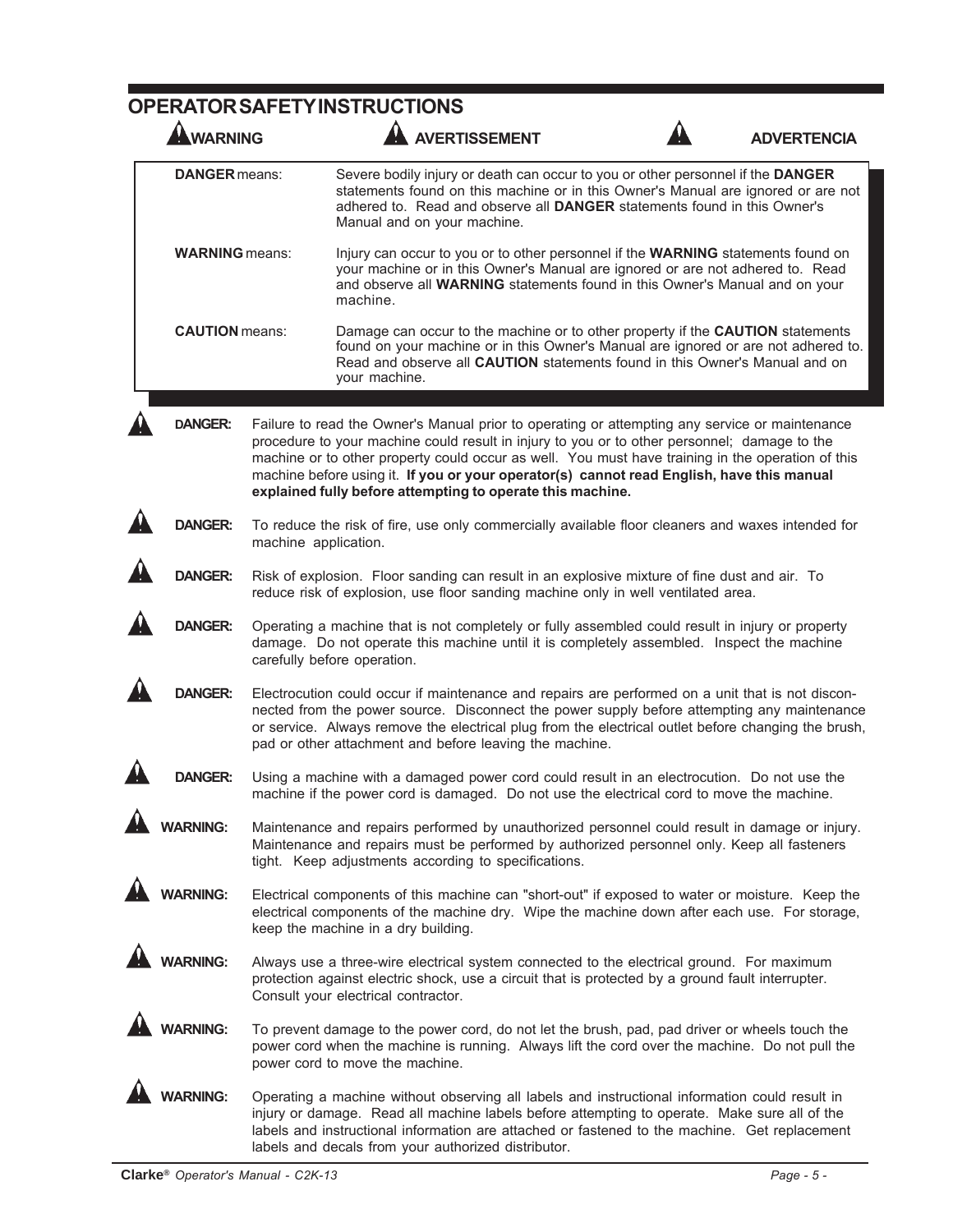# **OPERATOR SAFETY INSTRUCTIONS (cont.)**

| <b>NARNING:</b> | Use of this machine as a step or furniture could result in injury or damage. Do not use this<br>machine as a step or furniture. Do not ride on this machine.                                                                                                                                                                                                                                                                                                                                                                                                                                                                                        |
|-----------------|-----------------------------------------------------------------------------------------------------------------------------------------------------------------------------------------------------------------------------------------------------------------------------------------------------------------------------------------------------------------------------------------------------------------------------------------------------------------------------------------------------------------------------------------------------------------------------------------------------------------------------------------------------|
| <b>VARNING:</b> | To avoid injury keep hands, feet and loose clothing away from all moving parts of this<br>machine.                                                                                                                                                                                                                                                                                                                                                                                                                                                                                                                                                  |
| <b>ARNING:</b>  | Injury to operator or bystanders could occur if an abrupt change in floor surface texture is<br>encountered when using this machine. Abrupt change in floor surface texture can cause a<br>sudden pulling motion by this machine. This sudden pulling motion can result in loss of<br>control of the machine which could injure the operator or bystanders. Avoid motions that<br>could cause machine to cross from a smooth floor surface to a carpeted or rough texture<br>floor surface Avoid motions that could allow the machine to come in contact with low<br>obstacles, such as floor electrical outlets, door stops or entry molding, etc. |
| <b>/ARNING:</b> | Water solutions or cleaning materials used with this type of machine can leave wet areas<br>on the floor surface. These areas can cause a dangerous condition for the operator or<br>other persons. Always put CAUTION signs near the area being cleaned.                                                                                                                                                                                                                                                                                                                                                                                           |
| <b>ARNING:</b>  | Any alterations or modifications of this machine could result in damage to the machine or<br>injury to the operator or other bystanders. Alterations or modifications not authorized by<br>the manufacturer voids any and all warranties and liabilities.                                                                                                                                                                                                                                                                                                                                                                                           |
|                 | The machine is heavy. Get assistance before attempting to transport or move it.                                                                                                                                                                                                                                                                                                                                                                                                                                                                                                                                                                     |

# **MACHINE INTRODUCTION**

#### **The Clarke C2K-13**

The C2K-13 is a floor maintaining machine that can be used for polishing, spraying, buffing and stripping. The machine can be used on wood, vinyl, terrazzo or cement floors.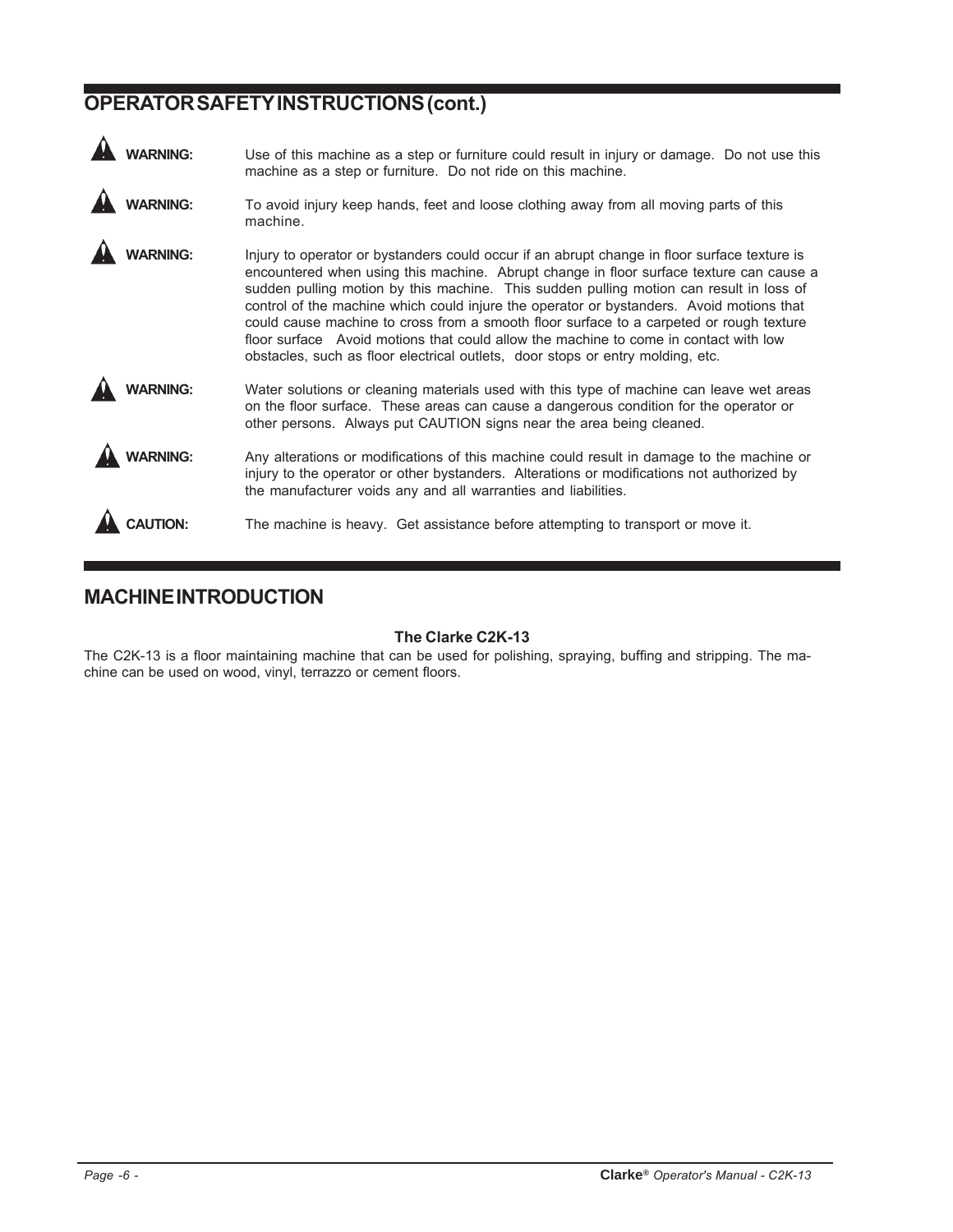| <b>WARNING</b>                                                                                                                                                                                                                      | <b>INSTRUCCIONES PARA LA SEGURIDAD DEL OPERADOR</b><br><b>AVERTISSEMENT</b>                                                                                                                                                                                                                                                                                                                                                                          | <b>AVISO!</b> |
|-------------------------------------------------------------------------------------------------------------------------------------------------------------------------------------------------------------------------------------|------------------------------------------------------------------------------------------------------------------------------------------------------------------------------------------------------------------------------------------------------------------------------------------------------------------------------------------------------------------------------------------------------------------------------------------------------|---------------|
| <b>I</b> PELIGRO ! :                                                                                                                                                                                                                | Si no sigue la indicación PELIGRO, se pueden causar lesiones graves, incluso mortales. Le<br>y siga todas las indicaciones PELIGRO que se encuentran en el libro y en la máquina.                                                                                                                                                                                                                                                                    |               |
| <b>AVISO!:</b><br>Si no sigue la indicación AVISO, se pueden causar lesiones sea al operador sea a otro<br>personal y/o daños materiales. Lea y siga todas las indicaciones AVISO que se encuentran<br>en el libro y en la máquina. |                                                                                                                                                                                                                                                                                                                                                                                                                                                      |               |
| <b>CUIDADO!:</b>                                                                                                                                                                                                                    | Si no sigue la indicación CUIDADO, se puede estropear la máquina o causar daños<br>materiales. Lea y siga las indicaciones CUIDADO que se encuentran en el libro y en la<br>máquina.                                                                                                                                                                                                                                                                 |               |
| <b>CUIDADO!</b>                                                                                                                                                                                                                     | Siempre lea este libro de instrucciones antes de arrancar la máquina o hacer un<br>mantenimiento. A falta de esta precaución, corre el peligro de herirse o causar lesiones a<br>colegas ; podría Ud. también causar daños a la máquina o a su lugar de trabajo. Se debe<br>aprender el manejo de esta máquina antes de usarla. Si Usted (o su plantilla) no conoce el<br>español, se ruega dejarse explicar todo el libro antes de usar la máquina. |               |
| <b>CUIDADO!</b>                                                                                                                                                                                                                     | Para evitar un peligro de incendio, use sólo productos de limpieza y cera para el suelo<br>especialmente concebidos para máquinas.                                                                                                                                                                                                                                                                                                                   |               |
| <b>CUIDADO!</b>                                                                                                                                                                                                                     | Peligro de explosión : mientras apomaza un parqué, una mezcla explosiva de partículas de<br>polvo y aire puede formarse. Para reducir el peligro de explosión, use la máquina sólo en<br>locales perfectamente ventilados.                                                                                                                                                                                                                           |               |
| <b>CUIDADO!</b>                                                                                                                                                                                                                     | Si usa una máquina antes de que esté completamente montada, corre el peligro de herirse<br>o causar daños materiales. No opere la máquina antes de que esté completamente<br>montada. Compruebe cuidadosamente el estado de la máquina antes de cada utilización.                                                                                                                                                                                    |               |
| <b>CUIDADO!</b>                                                                                                                                                                                                                     | Si efectúa un mantenimiento o una reparación sin desconectar la máquina, hay un riesgo<br>de electrocución. Desconecte el enchufe de la caja conectada con la red antes de<br>empezar el mantenimiento o la reparación. Siempre desconecte el enchufe de la caja de<br>enchufe conectada con la red antes de cambiar el cepillo, el disco o cualquier otro<br>accesorio y si deja la máquina sin vigilarla.                                          |               |
| <b>CUIDADO!</b>                                                                                                                                                                                                                     | Si opera la máquina con un cable de alimentación estropeado, se puede causar una<br>electrocución. No use nunca la máquina si el cable de alimentación está estropeado. No<br>tire de la máquina usando el cable eléctrico.                                                                                                                                                                                                                          |               |
| <b>AVISO!</b>                                                                                                                                                                                                                       | Una reparación o un mantenimiento efectuado por personas no cualificadas puede causar<br>lesiones<br>y/o daños materiales. Todas las operaciones de mantenimiento o de reparación de la<br>máquina deben ser efectuadas por técnicos cualificados. Compruebe que las fijaciones<br>están correctamente apretadas. Haga reglajes conforme a las indicaciones dadas en el<br>libro.                                                                    |               |
| <b>AVISO!</b>                                                                                                                                                                                                                       | Hay un riesgo de cortocircuito si los componentes eléctricos de una máquina están<br>expuestos a la humedad o son mojados. Procure que los componentes eléctricos sean<br>siempre secos. Seque cuidadosamente la máquina después de cada utilización. Guarde<br>la máquina en un local seco.                                                                                                                                                         |               |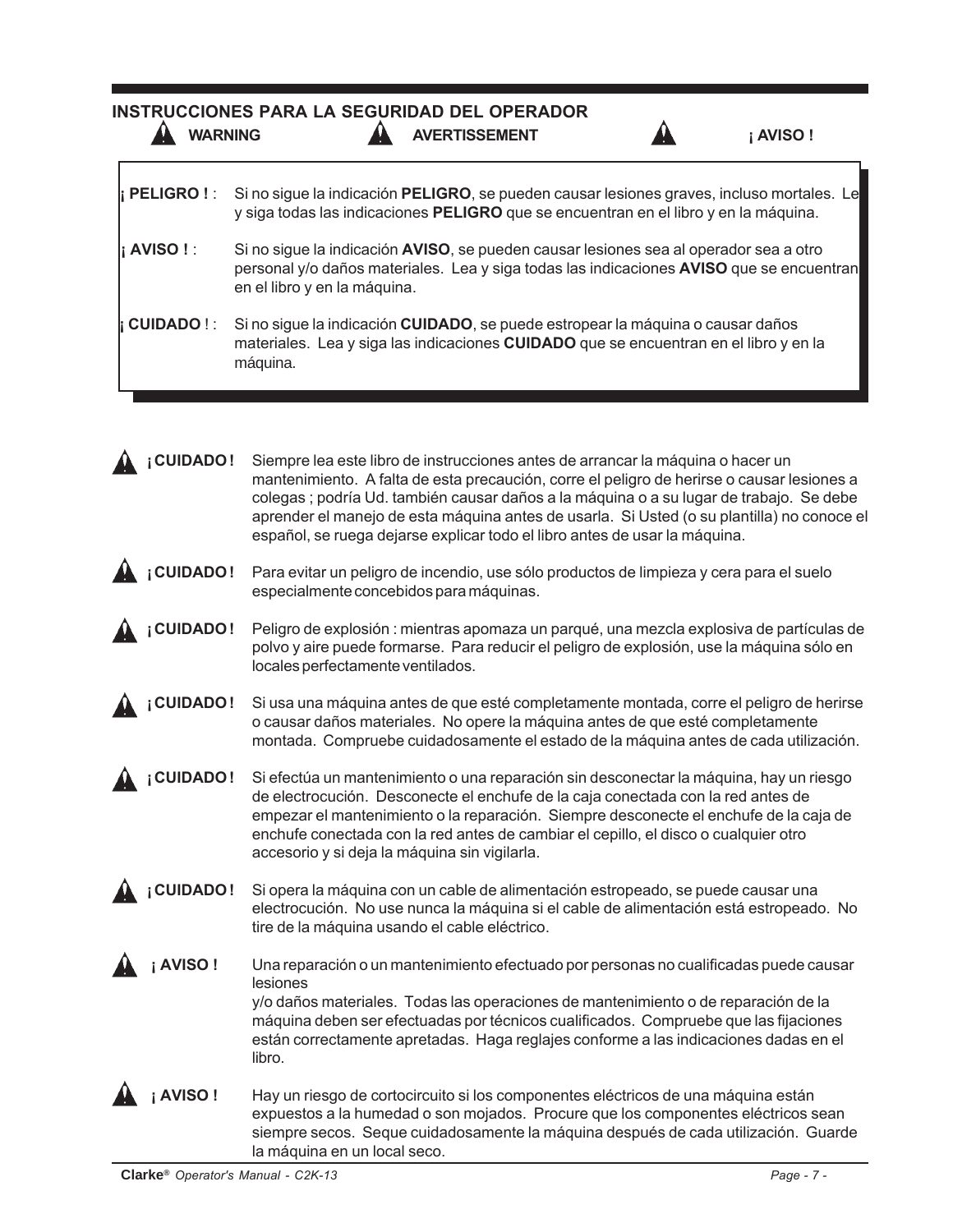| i AVISO!                     | Use siempre un cable con tres conductores puestos a tierra. Para una protección óptima,<br>conecte la máquina con una caja de enchufe conectada con la red que tiene un diferencial.<br>Si tiene alguna duda, sírvase acudir a un eléctrico cualificado.                                                                                                                                                                                                                 |
|------------------------------|--------------------------------------------------------------------------------------------------------------------------------------------------------------------------------------------------------------------------------------------------------------------------------------------------------------------------------------------------------------------------------------------------------------------------------------------------------------------------|
| $\mathbf{A}_i$ AVISO !       | Para evitar daños al cable de alimentación, procure que el cepillo, el disco, el portadisco o<br>las ruedas no toquen el cable, cuando la máquina funciona. Levante siempre el cable por<br>encima de la máquina. No tire de la máquina para acercar la máquina.                                                                                                                                                                                                         |
| <b>AVISO!</b>                | Si usa la máquina sin respetar todas las instrucciones escritas en los adhesivos y los<br>carteles, corre el peligro de causar lesiones y daños materiales. Lea todas las indicaciones<br>escritas en la máquina antes de la primera utilización. Compruebe que todos los adhesivos y<br>las instrucciones estén colocados en los sitios previstos. Si es preciso, haga un nuevo<br>pedido a su distribuidor Clarke.                                                     |
| $\mathbf{A}_1$ AVISO !       | No use la máquina como escabel o mueble. Corre el peligro de causar lesiones o daños<br>materiales. No use la máquina como medio de transporte.                                                                                                                                                                                                                                                                                                                          |
| $\hat{\mathbf{A}}_i$ AVISO ! | Para evitar herirse, sírvase mantener une distancia de seguridad suficiente entre las partes<br>móviles de la máquina y sus manos o sus pies. No lleve ropas holgadas.                                                                                                                                                                                                                                                                                                   |
| i AVISO!                     | Una modificación brusca de la textura del suelo puede causar un sobresalto de la máquina<br>de la cual el operador pierde momentáneamente el dominio. Eso puede causar lesiones al<br>operador o a otras personas encontrándose cerca. Procure que la máquina no pase de una<br>superficie lisa a una alfombra o una superficie más rugosa. Procure que la máquina no esté<br>en contacto con cajas de enchufe colocadas en el suelo, topes de puerta o casquillos, etc. |
| <b>AVISO!</b>                | Las soluciones acuosas o los productos de limpieza usados con esta máquina pueden dejar<br>zonas húmedas en el suelo, que pueden ser causa de peligro para el operador u otras<br>personas. Ponga siempre señales de PRECAUCION cerca de la superficie que está<br>limpiando.                                                                                                                                                                                            |
| <b>AVISO!</b>                | Esta máquina pesa. Transpórtela o desplácela con ayuda de otra persona.                                                                                                                                                                                                                                                                                                                                                                                                  |

**NOTA : Esta máquina es de uso comercial.**

### **PRESENTACION DE LA MAQUINA**

#### **Modelos Clarke Serie C2K-13**

Estos modelos se concibieron para el mantenimiento del suelo y pueden ser utilizados para el pulido, el alisado y el decapado. Son convenientes para los suelos de madera, de vinilo, de terrazo o de cemento.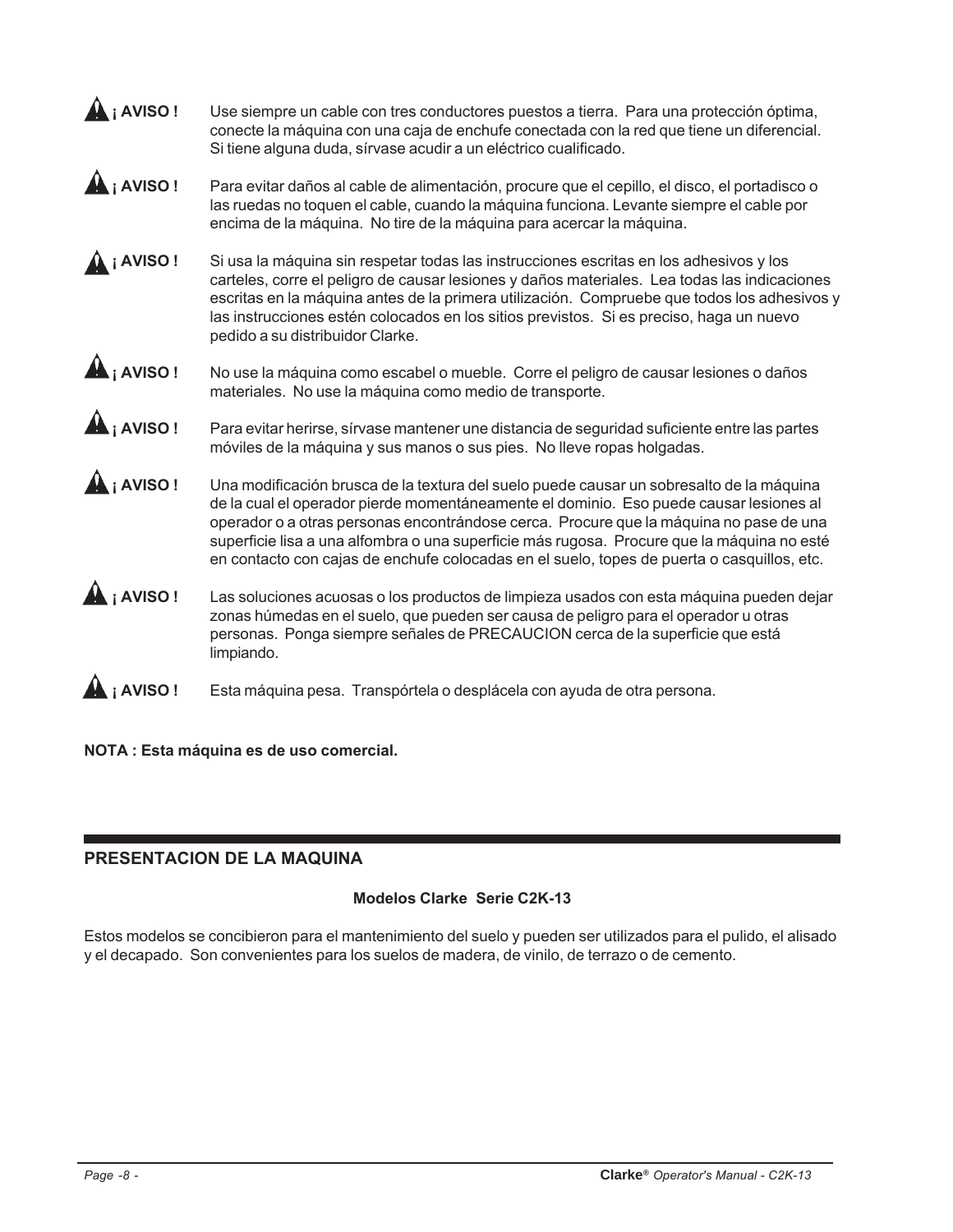#### **INSTRUCTIONS POUR LA SECURITE DE L'OPERATEUR**

| <b>WARNING</b>       |                                   | <b>AVERTISSEMENT</b>                                                                                                                                                                                                                                                                                                                                                                                                                                                                                                                             | <b>AVISO!</b> |
|----------------------|-----------------------------------|--------------------------------------------------------------------------------------------------------------------------------------------------------------------------------------------------------------------------------------------------------------------------------------------------------------------------------------------------------------------------------------------------------------------------------------------------------------------------------------------------------------------------------------------------|---------------|
| !DANGER!             |                                   | Le non-respect des consignes précédées du mot DANGER peut occasionner des<br>blessures graves, voire entraîner la mort. Lisez et respectez toutes les consignes DAN-<br>GER figurant dans ce manuel et sur la machine.                                                                                                                                                                                                                                                                                                                           |               |
| <b>AVERTISSEMENT</b> | la machine.                       | Le non-respect des consignes AVERTISSEMENT peut entraîner des blessures pour<br>l'opérateur ou d'autres membres du personnel et/ou occasionner des dégâts matériels.<br>Lisez et respectez toutes les consignes AVERTISSEMENT figurant dans ce manuel et sur                                                                                                                                                                                                                                                                                     |               |
| <b>ATTENTION</b>     |                                   | Le non-respect des consignes signalées par le mot ATTENTION peut entraîner des<br>dégâts à la machine ou dans son environnement. Lisez et observez toutes les consignes<br>ATTENTION figurant dans ce manuel et sur la machine.                                                                                                                                                                                                                                                                                                                  |               |
| !DANGER!             |                                   | Lisez toujours ce manuel d'instructions avant de mettre la machine en service ou de<br>procéder à un entretien. A défaut, vous risqueriez de vous blesser ou de blesser des<br>collègues de travail; vous pourriez également provoquer des dégâts à la machine ou sur<br>votre lieu de travail. Vous devez avoir reçu une formation avant d'utiliser la machine. Si<br>vous (ou les membres de votre personnel) ne connaissez pas le français, veuillez vous<br>faire expliquer le manuel complètement avant de commencer à utiliser la machine. |               |
| !DANGER!             |                                   | Pour éviter tout risque d'incendie, n'utiliser que des produits de nettoyage et des cires<br>pour sol spécialement conçus pour un usage en machine                                                                                                                                                                                                                                                                                                                                                                                               |               |
| <b>IDANGER!</b>      |                                   | Risque d'explosion : lors du ponçage d'un parquet, un mélange explosif de particules<br>de fine poussière et d'air peut se former. Pour réduire le risque d'explosion, n'utiliser la<br>machine que dans des locaux parfaitement ventilés.                                                                                                                                                                                                                                                                                                       |               |
| !DANGER!             | machine avant chaque utilisation. | Si vous utilisez une machine avant qu'elle ne soit complètement montée, vous risquez<br>de vous blesser ou de provoquer des dégâts matériels. Ne mettez pas la machine en<br>service avant qu'elle ne soit complètement montée. Vérifiez soigneusement l'état de la                                                                                                                                                                                                                                                                              |               |
| !DANGER!             | sans surveillance.                | Si vous procédez à un entretien ou à une réparation sans avoir débranché la machine, il<br>y a risque d'électrocution. Débranchez la fiche de la prise réseau avant de commencer<br>tout entretien ou toute réparation. Débranchez toujours la fiche de la prise réseau avant<br>de changer la brosse, le disque ou tout autre accessoire et si vous laissez la machine                                                                                                                                                                          |               |
| !DANGER!             |                                   | L'utilisation d'une machine lorsque le câble d'alimentation est endommagé peut<br>provoquer une électrocution. Ne jamais utiliser la machine si le câble d'alimentation<br>est endommagé. Ne pas utiliser le câble électrique pour tirer la machine.                                                                                                                                                                                                                                                                                             |               |
| <b>ERTISSEMENT</b>   |                                   | Un entretien ou des réparations effectués par des personnes non qualifiées risque de<br>provoquer des blessures et/ou des dégâts matériels. Tous les travaux d'entretien ou<br>de réparation de la machine doivent être effectués par des techniciens qualifiés. Bien<br>veiller à ce que les fixations soient correctement serrées. Effectuer les réglages<br>conformément aux indications figurant dans le manuel.                                                                                                                             |               |
| <b>RTISSEMENT</b>    |                                   | Risque de court-circuit si les composants électriques d'une machine ont été exposés<br>à l'humidité ou sont mouillés. Veillez à ce que les composants électriques soient<br>toujours secs. Essuyer soigneusement la machine après chaque utilisation.<br>Entreposer la machine dans un local sec.                                                                                                                                                                                                                                                |               |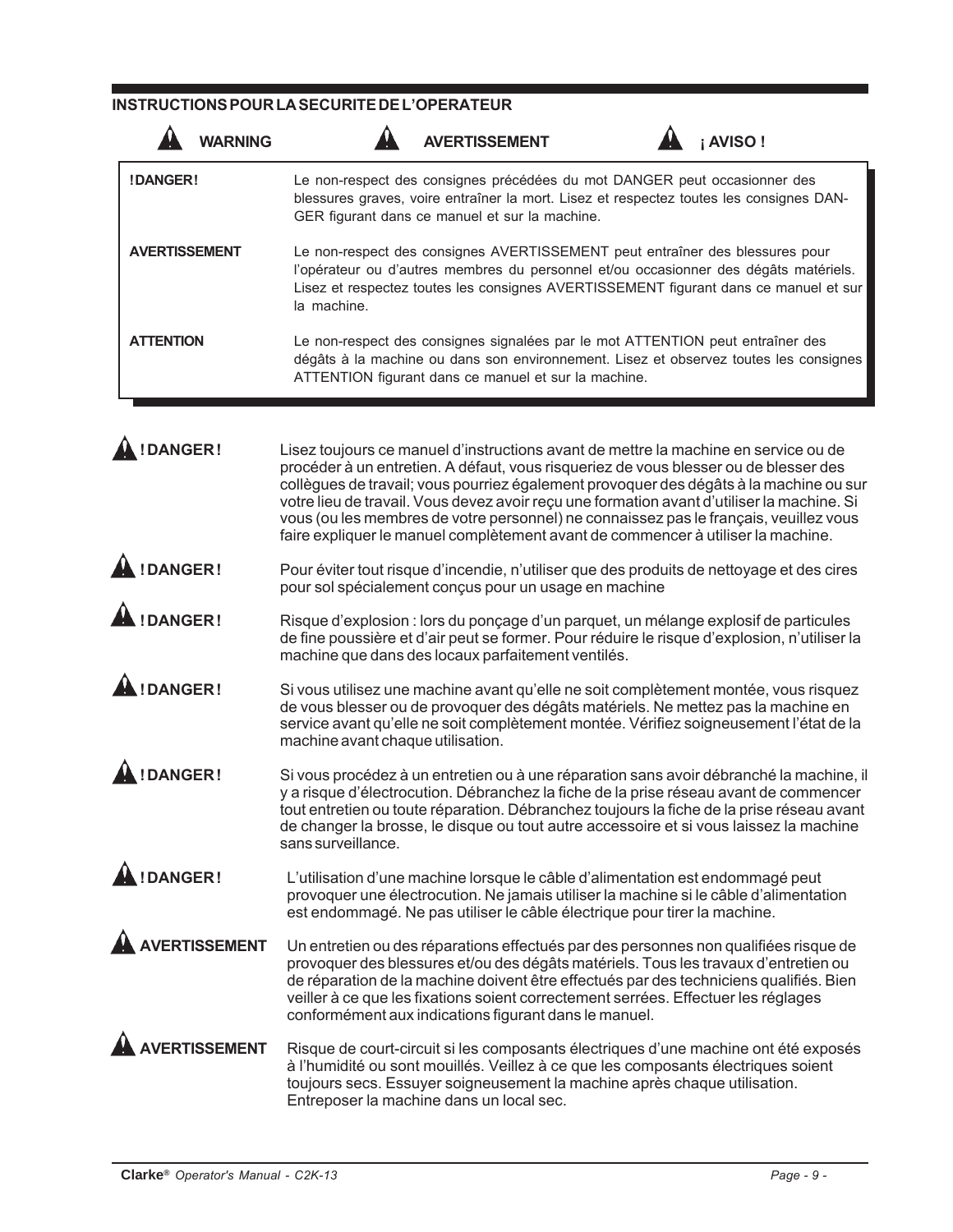| <b>AVERTISSEMENT</b> | Utiliser toujours un câble à trois conducteurs, relié à la terre. Pour une protection<br>optimale, branchez la machine sur une prise réseau équipé d'un différentiel. En cas<br>de doute, veuillez faire appel à un électricien qualifié.                                                                                                                                                                                                                                                                                        |
|----------------------|----------------------------------------------------------------------------------------------------------------------------------------------------------------------------------------------------------------------------------------------------------------------------------------------------------------------------------------------------------------------------------------------------------------------------------------------------------------------------------------------------------------------------------|
| <b>VERTISSEMENT</b>  | Pour éviter d'endommager le câble d'alimentation, veillez à ce que la brosse, le<br>disque, le porte-disque ou les roues ne touchent pas le câble, lorsque la machine<br>fonctionne. Soulevez toujours le câble au-dessus de la machine. Ne tirez pas le<br>câble pour faire avancer la machine.                                                                                                                                                                                                                                 |
| <b>ERTISSEMENT</b>   | Si vous utilisez une machine sans respecter toutes les consignes figurant sur les<br>auto-collants et les panneaux d'instructions, vous risquez de provoquer des<br>blessures et des dégâts matériels. Lisez toutes les indications figurant sur la<br>machine avant la première utilisation. Vérifiez que tous les auto-collants et les<br>instructions sont positionnés aux endroits requis . Au besoin, recommandez-en chez<br>votre revendeur Clarke.                                                                        |
| <b>VERTISSEMENT</b>  | Ne pas utiliser cette machine comme escabeau ou comme meuble. Risque de<br>blessure ou de dégât matériel. Ne pas utiliser la machine comme moyen de trans-<br>port.                                                                                                                                                                                                                                                                                                                                                              |
| <b>'ERTISSEMENT</b>  | Pour éviter d'être blessé, veillez à maintenir une distance de sécurité suffisante entre<br>les parties mobiles de la machine et vos mains ou vos pieds. Ne portez pas de<br>vêtements amples.                                                                                                                                                                                                                                                                                                                                   |
| <b>ERTISSEMENT</b>   | Une modification abrupte de la texture du sol peut provoquer un sursaut de la ma-<br>chine qui échapperait ainsi momentanément au contrôle de l'opérateur, risquant de le<br>blesser ou de blesser des personnes se trouvant à proximité immédiate. Soyez<br>attentif à ne pas faire passer la machine d'une surface lisse sur un tapis ou sur une<br>surface plus rugueuse. Veillez à ce que la machine n'entre pas en contact avec des<br>prises électriques placées dans le sol, des arrêts de porte ou des entretoises, etc. |
| ERTISSEMENT          | Les solutions aqueuses ou les produits de nettoyage utilisés avec ce type de<br>machine peuvent laisser des zones humides sur le sol, qui représentent un danger<br>potentiel pour l'opérateur ou pour d'autres personnes. Placez toujours des panneaux<br>d'avertissement "ATTENTION" près de la surface que vous nettoyez.                                                                                                                                                                                                     |
|                      | Cette machine est lourde. Faites-vous aider pour la transporter ou pour la déplacer.                                                                                                                                                                                                                                                                                                                                                                                                                                             |

**NOTE: Cette machine est destinée à un usage commercial.**

# **PRESENTATION DE LA MACHINE**

#### **Modèles Clarke C2K-13**

Ces modèles sont destinés à l'entretien du sol et peuvent être utilisés pour le polissage, le lissage, et le décapage. Ils conviennent pour des sols en bois, en vinyle, en terrazzo ou en ciment.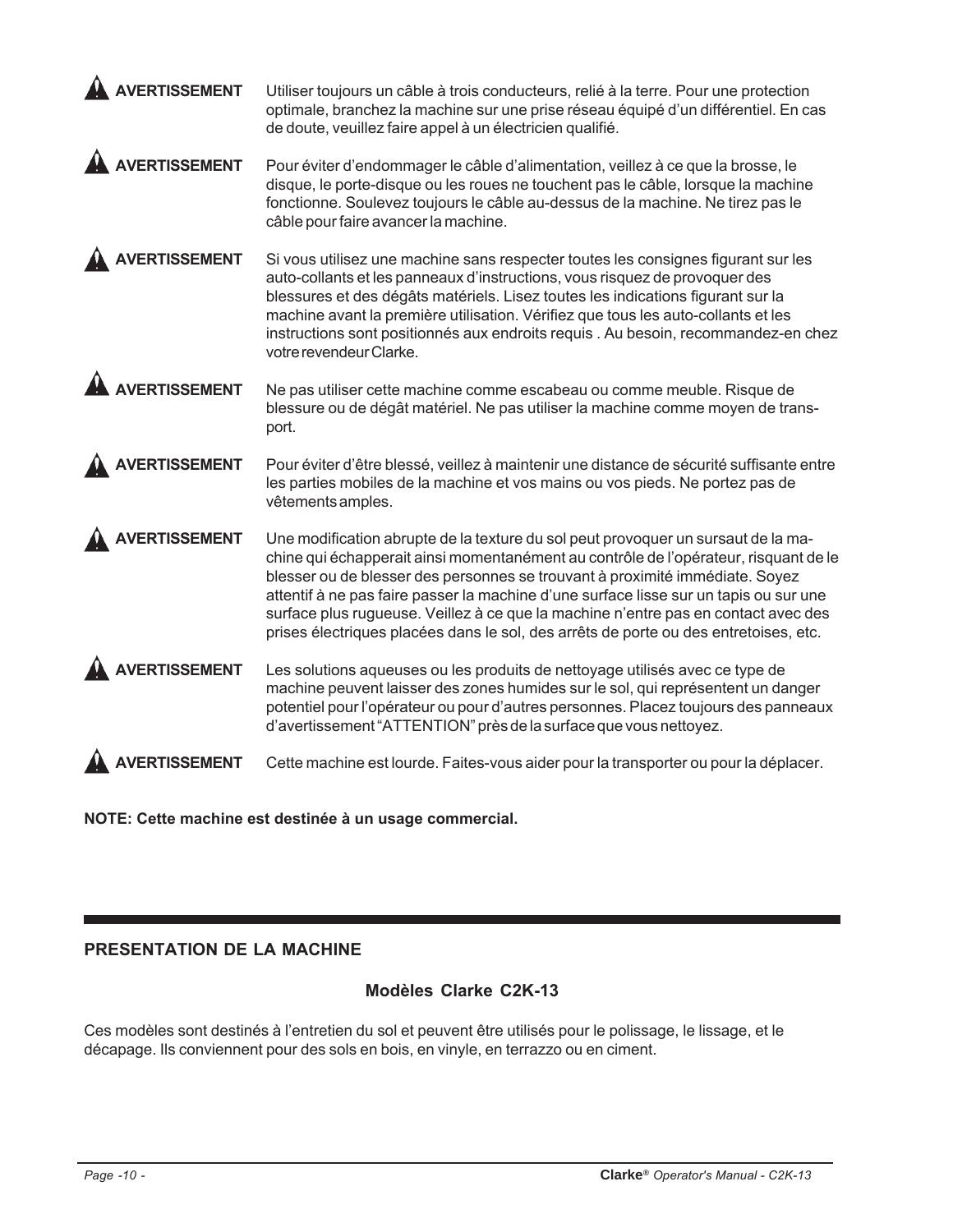# **Accessories and Machine Specifications**

The following accessories are available.

- 1. Polishing and waxing brushes.
- 2. Brushes for scrubbing.
- 3. Brushes with steel wire bristles.
- 4. Pad holders.
- 5. Pads for polishing, scrubbing and stripping.
- 6. Brushes with holes to let the solution flow through.
- 7. Solution tank.

| <b>Brushes and Accessories</b> |        |  |
|--------------------------------|--------|--|
|                                |        |  |
| Brush, Union Mix               | 52343A |  |
| Scrubbing Brush Polypropylene  | 51702A |  |
| Carpet Brush                   | 51496B |  |
| Perma Grip Drive Pad Asm.      | 66101A |  |
| Super Grip Drive Pad Asm.      | 37006A |  |
| White Pads (5)                 | 976031 |  |
| Red Pads (5)                   | 976032 |  |
| Blue Pads (5)                  | 976034 |  |
| Brown Pads (5)                 | 976035 |  |
| Solution Tank Asm.             | 50026A |  |

| <b>Machine Specifications</b> |                    |  |
|-------------------------------|--------------------|--|
|                               |                    |  |
| Model: C2K-13                 | 01234A             |  |
| Motor (HP)                    | 1/3                |  |
| Brush/Pad(rpm)                | 175                |  |
| Nomianl Brush/Pad Diameter    | 13" (33 cm)        |  |
| Height                        | 44" (112 cm)       |  |
| Width                         | 13" (33 cm)        |  |
| Length                        | 15" (38 cm)        |  |
| Machine weight                | 46 lbs. (20.87 kg) |  |
| Shipping weight               | 56 lbs. (25.40 kg) |  |
| Cord Length                   | 25'(7.6 m)         |  |

**WARNING: Use only brushes and accessories supplied by the manufacturer.**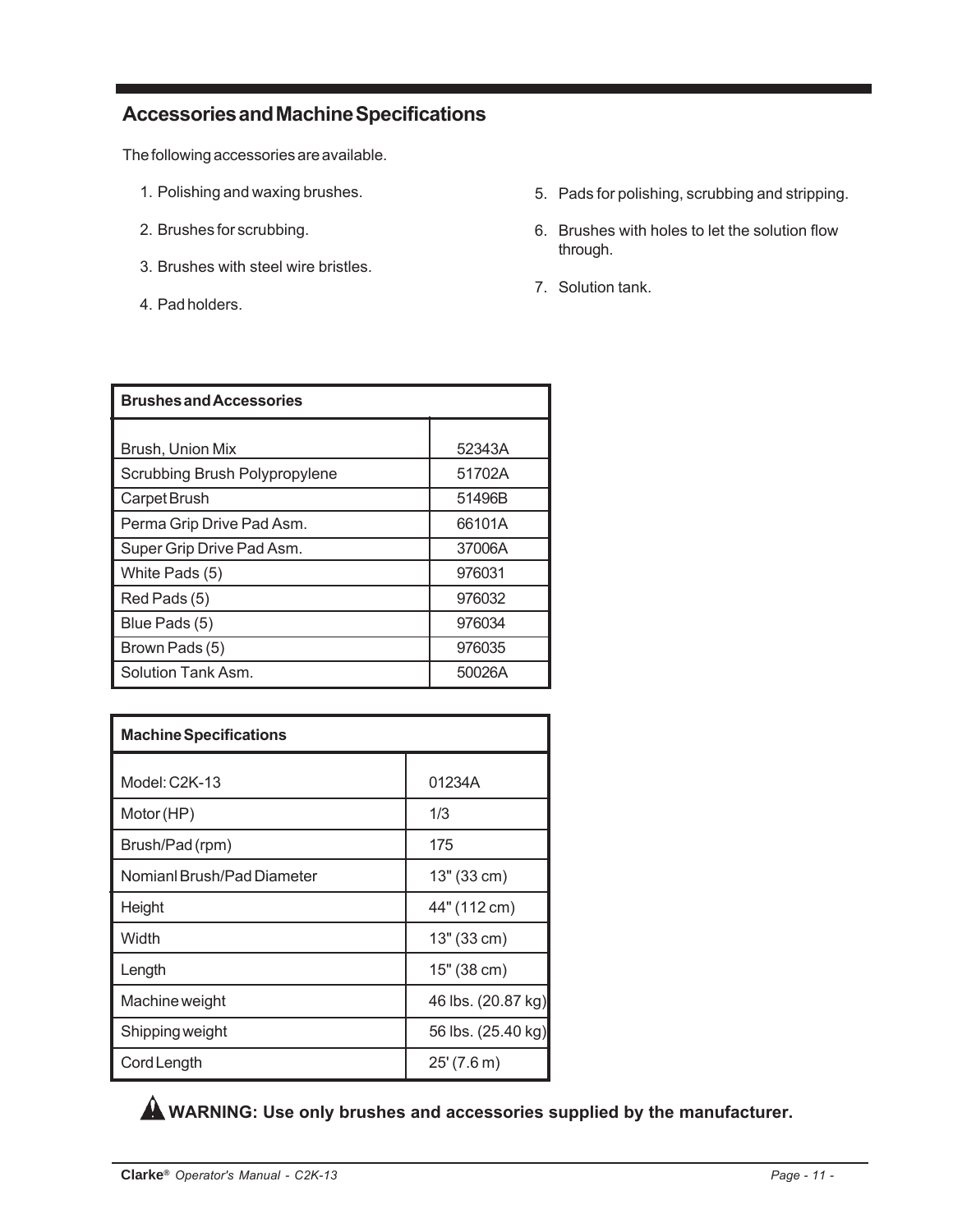#### **Accesorois / Machine Specifications**

Los accesorios siguientes son disponibles :

- 1. Cepillos para encerar y pulir.
- 2. Cepillos para fregar.
- 3. Cepillos de alambre de acero.
- 4. Portadiscos.
- 5. Discos para pulir, fregar y decapar.
- 6. Cepillos con canales para dispersar la solución.
- 7. Depósito de solución.

| <b>Cepillos y accesorios</b>                |        |  |  |
|---------------------------------------------|--------|--|--|
| Cepillo, Conjunto de conexión               | 52343A |  |  |
| Cepillo para fregar en polipropileno        | 51702A |  |  |
| Cepillo para alfombras                      | 51496B |  |  |
| Conjunto portadisco con sujeción perma grip | 66101A |  |  |
| Conjunto portadisco con sujeción super grip | 37006A |  |  |
| Discos blancos (5)                          | 976031 |  |  |
| Discos rojos (5)                            | 976032 |  |  |
| Discos azules (5)                           | 976034 |  |  |
| Discos morenos (5)                          | 976035 |  |  |
| Conjunto depósito de solución               | 50026A |  |  |

| <b>Machine Specifications</b>    |             |  |  |
|----------------------------------|-------------|--|--|
|                                  |             |  |  |
| Modelo: C2K-13                   | 01234A      |  |  |
| Potencia del motor               | $1/3$ CV    |  |  |
| Velocidad arrastre cepillo/disco | $175$ r/min |  |  |
| Diámetro cepillo/disco           | 33 cm       |  |  |
| Altura                           | 112 cm      |  |  |
| Anchura                          | 33 cm       |  |  |
| Longitud                         | 38 cm       |  |  |
| Peso                             | 20.87 kg    |  |  |
| Peso entrega                     | 25.40 kg    |  |  |
| Longitude cable de alimentación  | 7.6 m       |  |  |

**AVISO: Utilice únicamente las escobillas y los accesorios suministrados por el fabricante.**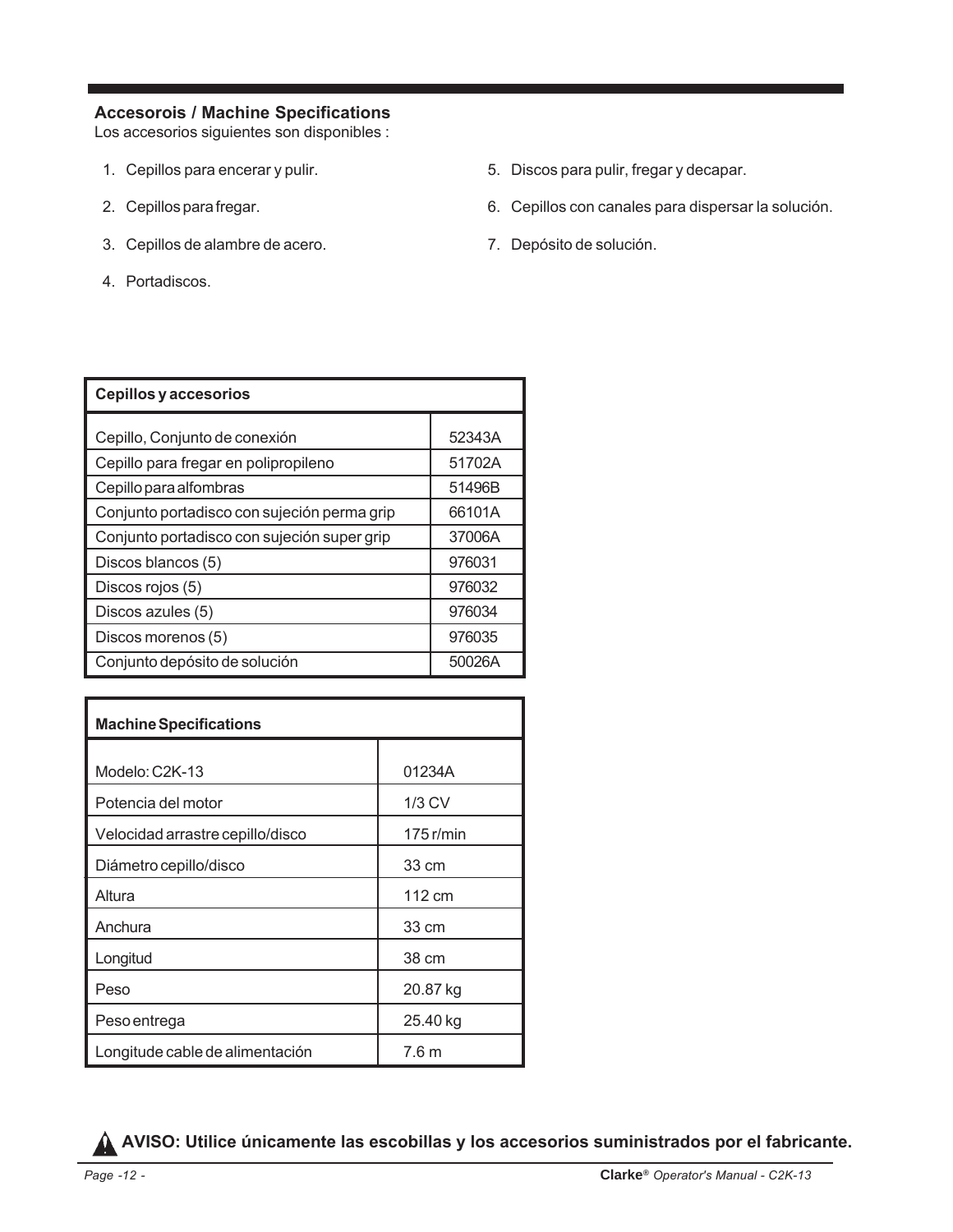#### **Accessoires / Especificaciones de la pulidora C2K-13**

Les accessoires suivants sont disponibles:

- 1. Brosses pour cirer et polir
- 2. Brosses de récurage
- 3. Brosses avec brins en acier
- 4. Porte-disques
- 5. Disques pour le polissage, le récurage et le décapage
- 6. Brosses avec gouttières pour la dispersion de solution.
- 7. Réservoir de solution

| <b>Brosses et accessories</b>              |        |  |  |
|--------------------------------------------|--------|--|--|
| Brosse, Mélange de fibres                  | 52343A |  |  |
| Brosse á récurer en polyproplyène          | 51702A |  |  |
| Brosse pour tapis                          | 51496B |  |  |
| Ens. porte-disque avec fixation perma grip | 66101A |  |  |
| Ens. porte-disque avec fixation super grip | 37006A |  |  |
| Disques blancs (5)                         | 976031 |  |  |
| Disques rouges (5)                         | 976032 |  |  |
| Disques bleus (5)                          | 976034 |  |  |
| Disques bruns (5)                          | 976035 |  |  |
| En réservoir solution                      | 50026A |  |  |

| Caractéristiques techniques        |                  |  |
|------------------------------------|------------------|--|
| Modèle: C2K-13                     | 01234A           |  |
| Puissance du moteur                | $1/3$ CV         |  |
| Vitesse entraînement brosse/disque | 175 t/min        |  |
| Diamètre brosse/disque             | 33 cm            |  |
| Hauteur                            | 112 cm           |  |
| Largeur                            | 33 cm            |  |
| Lonqueur                           | 38 cm            |  |
| Poids                              | 20.87 kg         |  |
| Poids livrasion                    | 25.40 kg         |  |
| Lonqueur câble d'alimentation      | 7.6 <sub>m</sub> |  |

**AVERTISSEMENT: N'utiliser que les brosses et accessoires fournis par le fabricant.**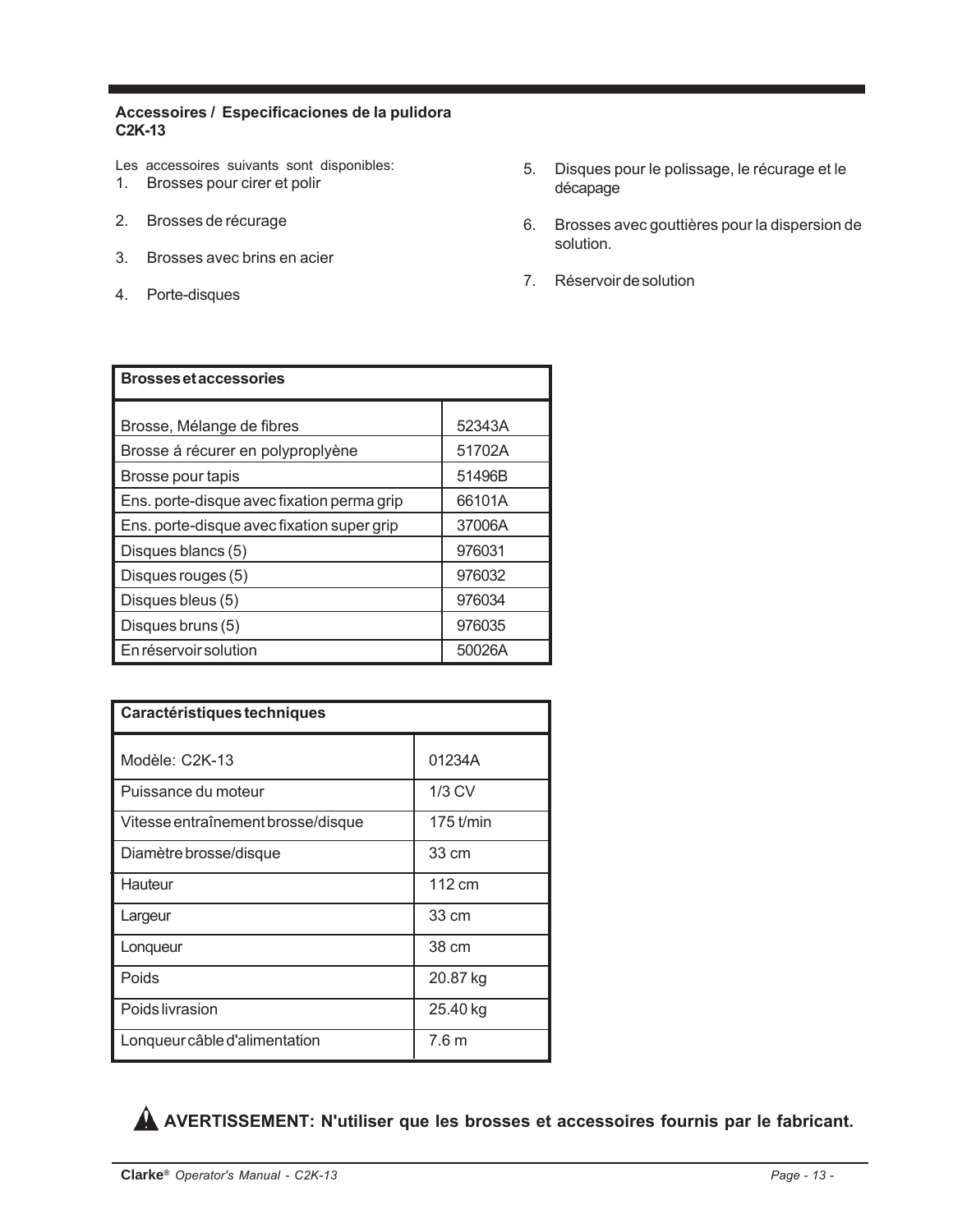

**Figure 1**



**Figure 2**



#### **Figure 3**

- 1. The lugs.
- 2. The drive adpater openings.

#### 1. Espigas

2. Aberturas del acoplamiento

#### 1. Ergots

2. Ouvertures de l'accouplement

# **HOW TO PREPARE THE MACHINE FOR OPERATION**

**WARNING: Always remove the electrical plug from the electrical outlet before installing or changing the pad or brush.**

#### **How To Install The Brush Or Pad Driver**

To install the brush or pad driver, follow this procedure:

- 1. Put the handle in the vertical position.
- 2. To lock the handle, push the locking lever down.See figure 1.
- 3. Tilt the machine backward until the handle is on the floor. See figure 2.
- 4. Put one foot on each side of the machine. See figure 2.
- 5. Align the lugs (1) on the locking plate into the pad driver adapter openings (2). See figure 3.
- 6. To lock the brush or pad into position, turn the brush or pad driver clockwise.
- 7. Turn the brush or pad counterclockwise to unlock and remove the brush.
- 8. Lift the machine to the vertical position.

**NOTE: To prevent damage to the brush or pad driver, remove the accessory while not in use. Keep the brush in a cool, dry place.**

#### **How To Adjust The Handle**

To adjust the handle, follow this procedure:

- 1. The locking lever is on the lower part of the handle tube. Use your foot to lift the lever. See figure 1.
- 2. Lower the handle to the best operating position.

#### **NOTE: For the best operating position, keep your back straight, bend only your arms.**

- 3. Using your foot, push the locking lever down.
- 4. Hold the handle against your body for the best control.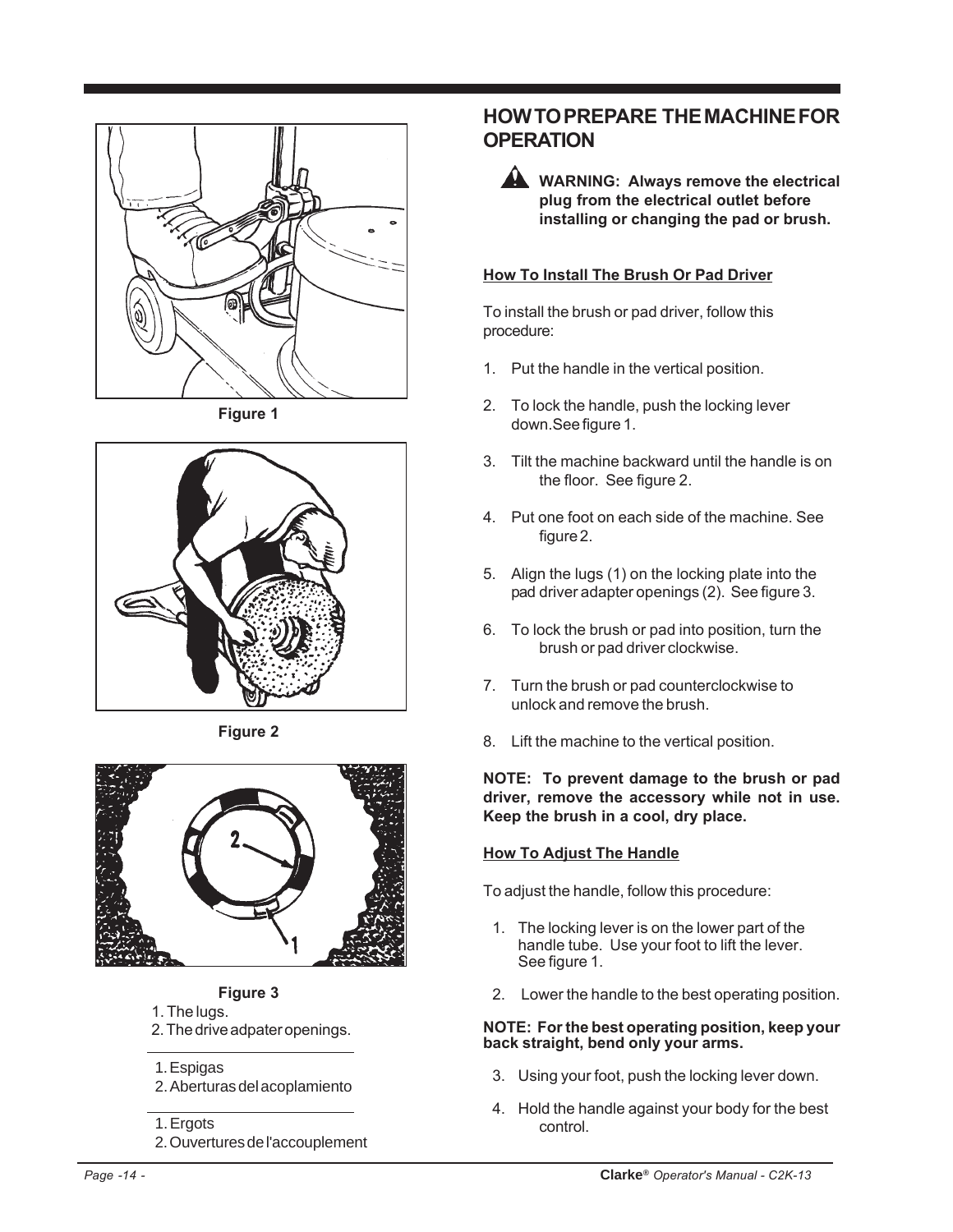# **PREPARACION DE LA MAQUINA PARA TRABAJAR**

**AVISO : Desconecte siempre el enchufe de la caja de enchufe conectada con la red antes de instalar o cambiar el disco o el cepillo.**

#### Cómo instalar el cepillo o el portadisco

Para instalar una cabeza de cepillo o un portadisco, sigue este procedimiento :

- 1. Coloque la tobera en posición vertical.
- 2. Para bloquear la tobera, empuje la palanca de bloqueo (hacia abajo). (Véase fig. 1)
- 3. Vuelque la máquina hacia atrás hasta que la tobera toca el suelo. (Véase fig. 2).
- 4. "Cabalgando" sobre la máquina (Véase fig. 2)
- 5. Inserte el arrastre central del cepillo sobre el acoplamiento de la máquina. (Véase fig. 3)
- 6. Fije el cepillo o el disco girando en el sentido de las agujas del reloj.
- 7. Para quitar el cepillo o el disco, desbloquee el accesorio girando en el sentido contrario de las agujas del reloj, pues sáquelo.
- 8. Coloque de nuevo la máquina en posición vertical.

#### **NOTA : Para evitar causar daños al cepillo o al portadisco, quite el accesorio cuando guarda la máquina. Guarde la máquina en un sitio seco y fresco.**

#### **Reglaje de la tobera**

Para reglar la tobera, sigue este procedimiento :

- 1. La palanca de bloqueo se encuentra en la parte inferior del montante de la tobera. Levante la palanca con el pie. (Véase fig. 1).
- 2. Baje la tobera en la posición de trabajo la más confortable.

#### **NOTA : La mejor posición de trabajo es cuando la espalda está recta y los brazos son doblados.**

- 3. Con el pie baje la palanca de bloqueo.
- 4. Para controlar mejor la máquina, tenga el mango cerca del cuerpo mientras trabaja.

# **PREPARATION DE LA MACHINE AVANT LA MISE EN SERVICE**



**AVERTISSEMENT: Débranchez toujours la fiche de la prise réseau avant d'installer ou de changer le disque ou la brosse.**

Comment installer la brosse ou le porte-disque

Pour placer une tête de brosse ou un porte-disque, procéder comme suit:

- 1. Placer le timon en position verticale.
- 2. Pour verrouiller le timon, presser le levier de verrouillage (vers le bas) (Voir fig.1)
- 3. Incliner la machine vers l'arrière jusqu'à ce que le timon touche le sol. (Voir fig.2)
- 4. En "chevauchant" la machine (Voir fig. 2)
- 5. Insérer l'entraînement central de la brosse sur l'accouplement de la machine.(Voir fig. 3)
- 6. Fixer la brosse ou le disque par pivotement dans le sens horlogique.
- 7. Pour déposer la brosse ou le disque, débloquer l'accessoire par pivotement dans le sens antihorlogique, puis le retirer.
- 8. Redresser la machine en position verticale.

#### **NOTE: Pour éviter d'endommager la brosse ou le porte-disque, enlever l'accessoire lorsque vous entreposez la machine. Entreposer la machine dans un endroit sec et frais.**

#### Réglage du timon

Pour régler le timon, procéder comme suit :

- 1. Le levier de verrouillage se trouve sur la partie inférieure du montant du timon. Relever le levier avec le pied (Voir fig.1).
- 2. Abaisser le timon dans la position de travail la plus confortable.

#### **NOTE La meilleure position de travail est celle où le dos est bien droit et où seuls les bras sont fléchis.**

- 3. Avec le pied, abaisser le levier de verrouillage.
- 4. Pour mieux contrôler la machine, tenir la poignée près du corps pendant le travail.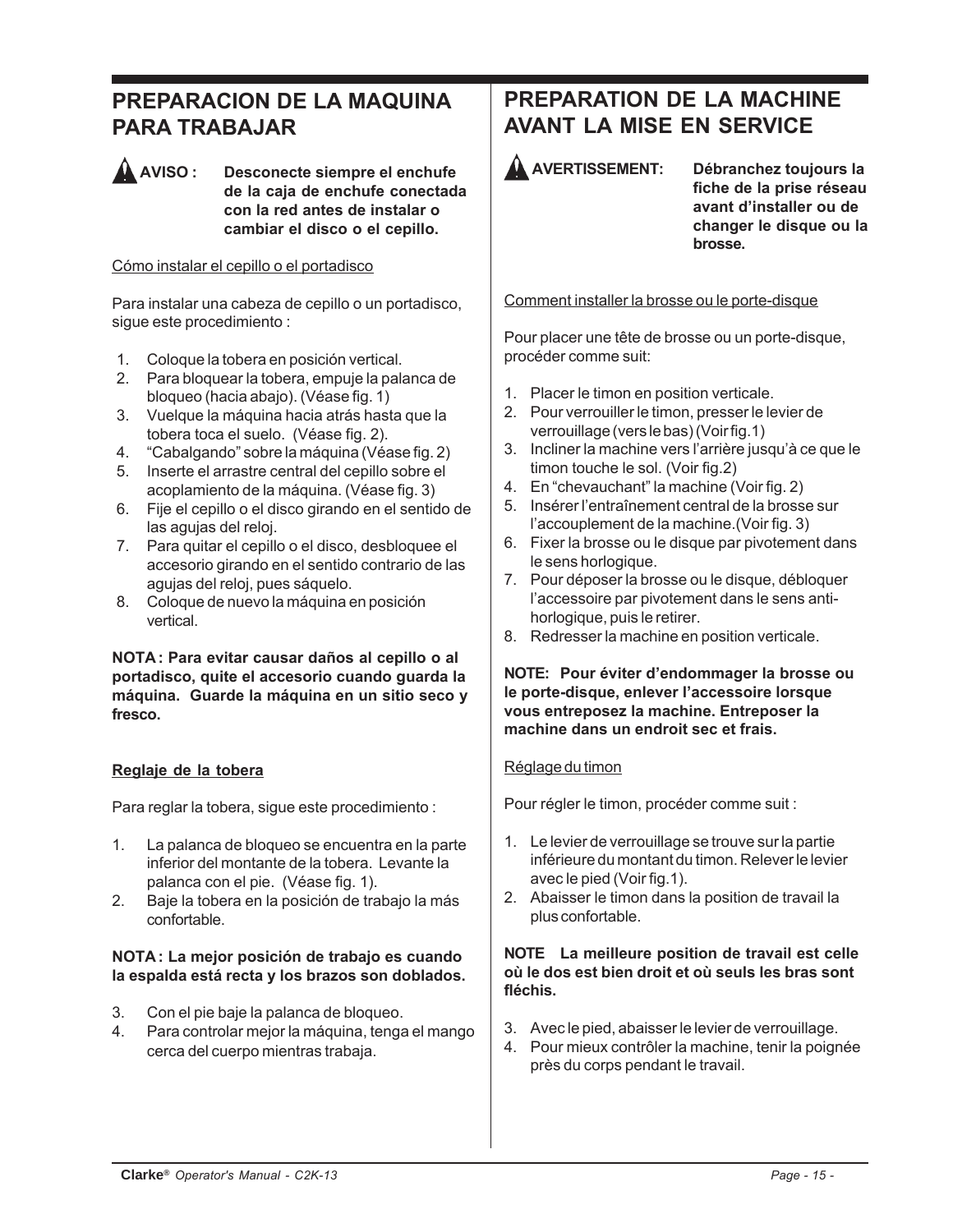

**Figure 4**



**Figure 4a**





## **120 VOLT MACHINES Instructions for connection to the power supply and the electrical ground.**

This product must be grounded. If it should malfunction or breakdown, grounding provides a path of least resistance for electric current to reduce the risk of electrical shock. This product is equipped with a cord having an equipment-grounding conductor and grounding plug. The plug must be inserted into an appropriate oulet that is properly installed and grounded in accordance with all local codes and ordinances.

**WARNING: Improper connection of the equipment-grounding conductor can result in a risk of electric shock. Check with a qualified electrician or service person if you are in doubt as to whether the outlet is properly grounded. Do not modify the plug provided with the product - if it will not fit the outlet, have a proper outlet installed by a qualified electrician.**

This product is for use on a nominal 120 volt circuit and has a grounding attachment plug that looks like the plug illustrated in Fig. 4. Make sure that the product is connected to an outlet having the same configuration as the plug. No adaptor should be used with this product.

**WARNING: To prevent possible electric shock, protect the machine from rain. Keep the machine in a dry building.**

**WARNING: To prevent possible electric shock, always use a 3-wire electrical system connected to the electrical ground. For maximum protection against electrical shock, use a circuit that is protected by a ground fault circuit interrupter. Consult your electrical contractor.**

**WARNING: Do not cut, remove or break the ground pin. If the outlet does not fit the plug, consult your electrical contractor.**

**WARNING: Have worn, cut or damaged cords replaced by an authorized service person.**

#### **EXTENSION CORDS**

Use only an approved extension cord with three conductors, a plug with three terminals, and a connector body with three holes. The machine has a power cord with wire size 14 AWG (AWG means American Wire Gauge).

**WARNING:** If you use an extension cord, **use an extension cord with minimum wire size 12 AWG. Do not use an extension cord longer than 50 feet. Do not join two extension cords.**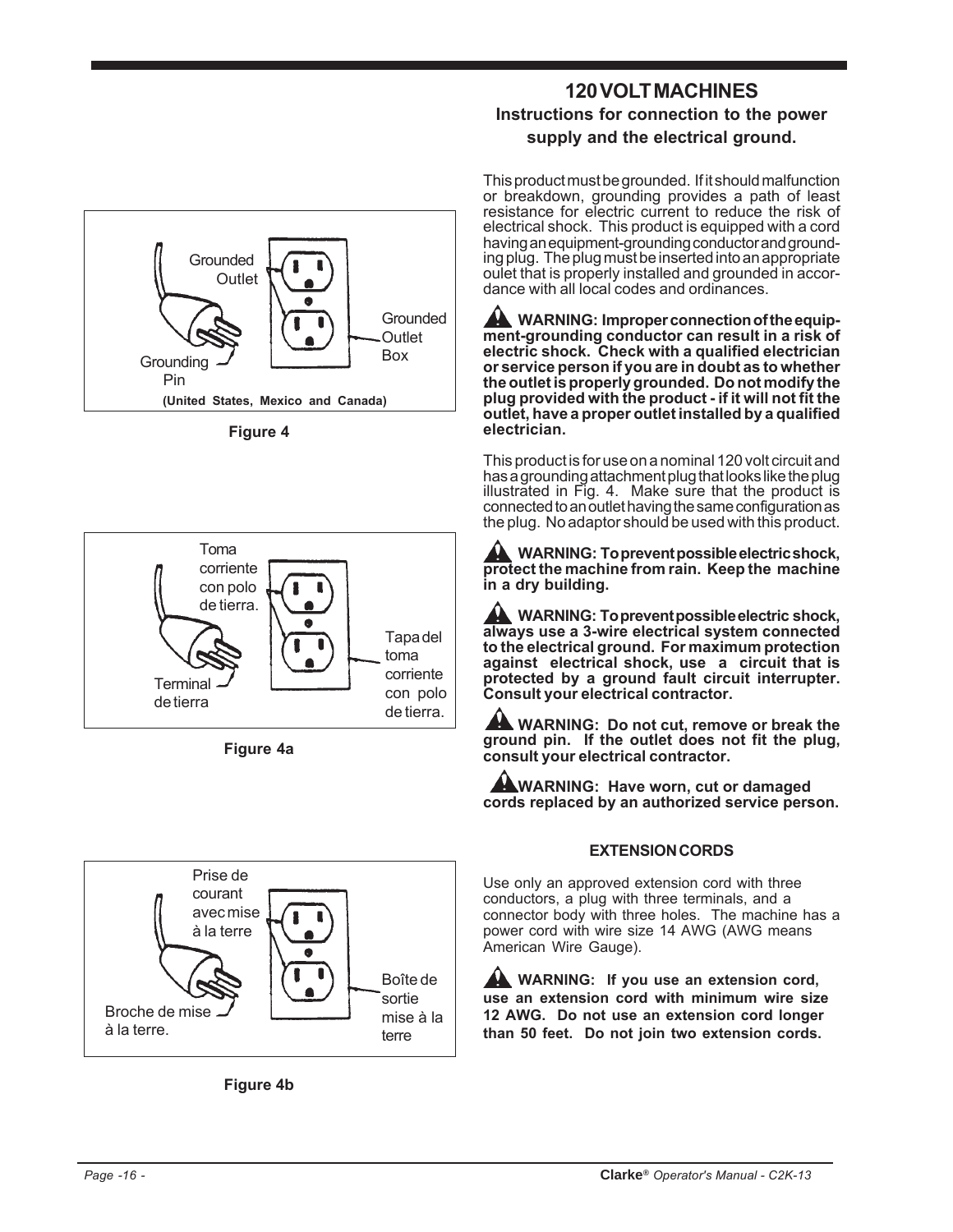## **MAQUINAS 120 V. MACHINES 120 V.**

#### **INSTRUCCIONES PARA LA CONEXION ELECTRICA DE LA MAQUINA**

La máquina debe ser puesta a tierra. En caso de mal funcionamiento o de avería, el hilo de tierra es un camino de menor resistencia que permite el paso de corriente ; por lo cual se reduce el riesgo de choque eléctrico. La máquina tiene un cable de alimentación con tres conductores y un enchufe con tres clavijas de las cuales una está puesta a tierra. El enchufe sólo puede ser conectado con una caja de enchufe reglamentaria, puesta a tierra con todas las reglas del arte y conforme a los reglamentos locales.

**AVISO : Una conexión incorrecta del conductor de puesta a tierra puede causar un choque eléctrico. Acuda a un técnico autorizado o a un electricista si tiene alguna duda acerca de la puesta a tierra correcta de la caja de enchufe conectada con la red. Nunca modifique el enchufe suministrado con la máquina. Si no encaja el enchufe en la caja de enchufe conectada con la red, haga instalar una caja de enchufe adecuada por un electricista autorizado.**

Esta máquina debe funcionar en un circuito de potencia nominal de 120 V. Tiene un enchufe con una clavija de puesta a tierra semejante al enchufe reproducido en la figura 4a. Compruebe que la máquina esté conectada con una caja de enchufe que tiene la configuración adecuada. No utilice ningún adaptador.

**AVISO: Para evitar el peligro de choque eléctrico, proteja la máquina de la lluvia. Guárdela en un local seco.**

**AVISO: Para evitar el peligro de electrocución, conecte la máquina con una red que tiene tres conductores, está puesta a tierra y tiene un diferencial. Si tiene alguna duda, diríjase a un electricista autorizado.**

**AVISO: Nunca rompa, quite o corte la clavija de puesta a tierra. Si la caja de enchufe no corresponde al enchufe, acude a un electricista autorizado.**

**AVISO: Si el cable de alimentación está desgastado, dañado o cortado, hágalo cambiar inmediatamente por un técnico autorizado.**

#### AÑADIDOS

Use sólo un añadido con tres conductores, de los cuales uno está puesto a tierra, y con un enchufe con tres clavijas y un conector con tres aberturas. La máquina tiene un cable de alimentación de 14 AWG (American Wire Gauge) (Calibre estadounidense para alambre) de sección.

**A i AVISO !Use un añadido de cable de 12 AWG de sección. No use ningún añadido de más de 50 pies de largo. Nunca conecte dos añadidos.**

#### **INSTRUCTIONS POUR LE RACCORDEMENT ELECTRIQUE**

Cette machine doit être mise à la terre. En cas de dysfonctionnement ou de panne, le fil de terre constitue un chemin de moindre résistance qui permet le passage du courant, réduisant ainsi le risque de choc électrique. La machine est munie d'un câble d'alimentation à trois conducteurs et d'une fiche à trois broches, dont une sert à la mise à la terre. La fiche ne peut être branchée que dans une prise réglementaire, reliée à la terre selon les règles de l'art et qui satisfait à tous les règlements locaux.

**AVERTISSEMENT: Une mise à la terre incorrecte peut provoquer un choc électrique. Si vous avez le moindre doute quant à la mise à la terre de votre prise réseau, faites-la vérifier par un électricien ou un technicien agréé. Ne modifiez jamais la fiche fournie avec la machine. Si la fiche ne rentre pas dans la prise réseau dont vous disposez, faites installer une prise adéquate par un électricien agréé.**

Cette machine doit être utilisée sur un circuit d'une puissance nominale de 120 V. Elle est munie d'une fiche avec broche de mise à la terre semblable à celle illustrée à la figure 4b. Vérifiez que la prise à laquelle la machine doit être raccordée présente une configuration correspondant à la fiche. N'utilisez pas d'adaptateur.

**AVERTISSEMENT: Pour éviter tout risque de choc électrique, protégez la machine de la pluie. Entreposez-la dans un local sec.**

**AVERTISSEMENT: Pour éviter tout risque d'électrocution, connectez la machine sur un réseau à trois conducteurs, relié à la terre et muni d'un différentiel. En cas de doute, adressez-vous à un électricien agréé.**

**AVERTISSEMENT:Ne jamais casser, enlever ou couper la broche de mise à la terre. Si la prise ne correspond pas à la fiche, faire appel à un électricien agréé.**

**AVERTISSEMENT:Si le câble d'alimentation est usé, endommagé ou entaillé, faites-le remplacer immédiatement par un technicien agréé.**

#### ALLONGES

N'utiliser qu'une allonge à trois conducteurs, dont un de mise à la terre, munie d'une fiche à trois broches et d'un connecteur à trois orifices. La machine est équipée d'un câble d'alimentation de 14 AWG (American Wire Gauge) de section.

**! AVERTISSEMENT ! Utilisez un câble de rallonge d'une section de 12 AWG. N'utilisez pas de rallonge d'une longueur supérieure à 50 pieds. Ne raccordez jamais deux rallonges.**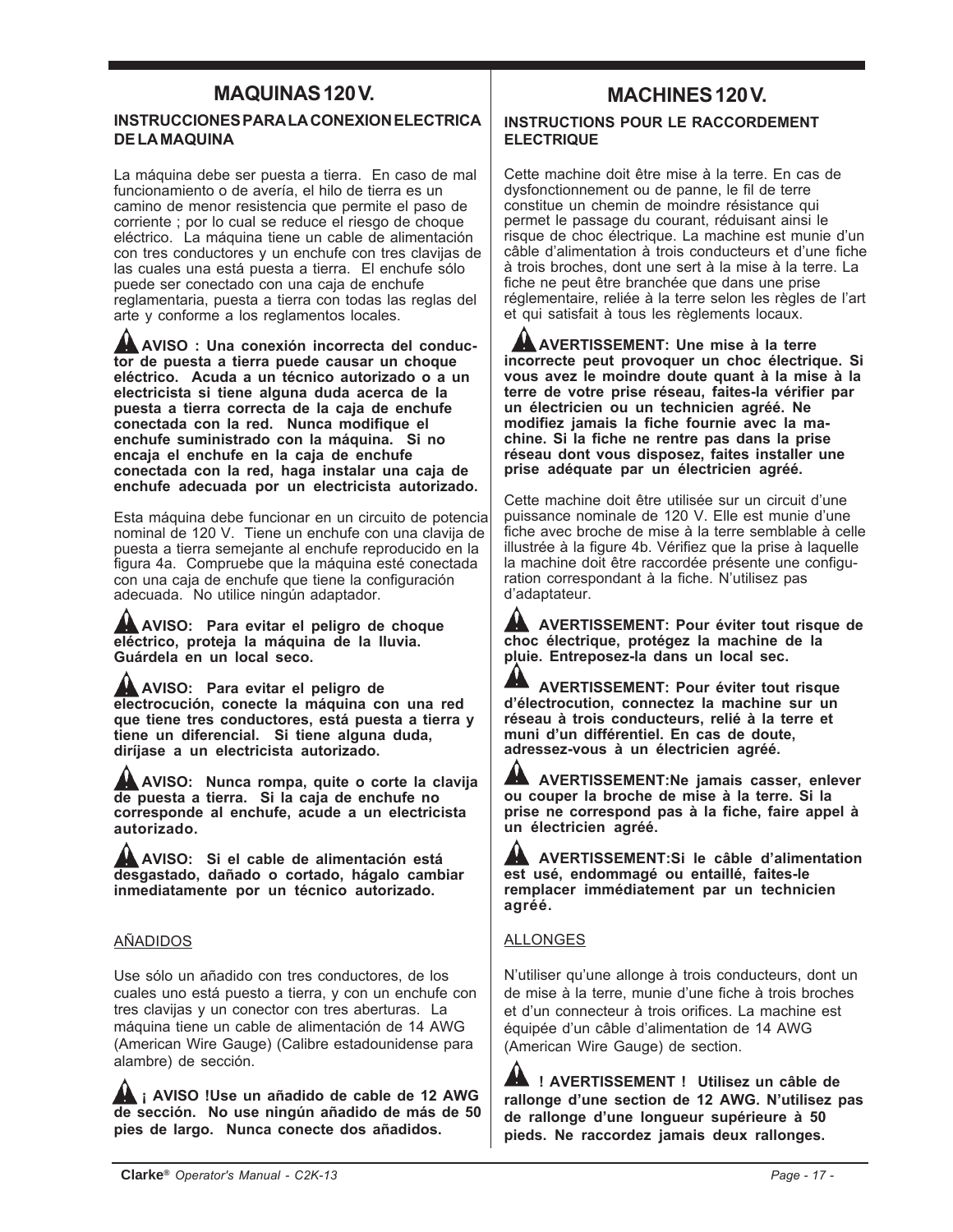



#### **HOW TO OPERATE THE MACHINE**

#### **How To Start/Stop The Machine**



The switch to start and stop the machine is activated by the interlock switch (1) and the levers (2) under the handle grips. See figure 5.

To start the machine, follow this procedure:

- 1. Lower the handle
- 2. Lock the handle in the best position for operation.

#### **NOTE: Make sure you hold the handle with both hands.**

3. Push the interlock switch (1), and apply pressure to the levers (2). See figure 5.

#### **How To Control The Machine**

#### **NOTE: Make sure you hold the handle with both hands.**

The side to side movement of the machine is controlled by raising the handle and pressing down on the handle. To move the machine to the left, press down on the handle slightly. To move the machine to the right, raise the handle slightly.

#### **MAINTENANCE**



**WARNING: Maintenance must be done by authorized personnel only.**

#### **Maintenance Instructions**

Return the machine to a Clarke Authorized Service Location every 12 months for maintenance inspections.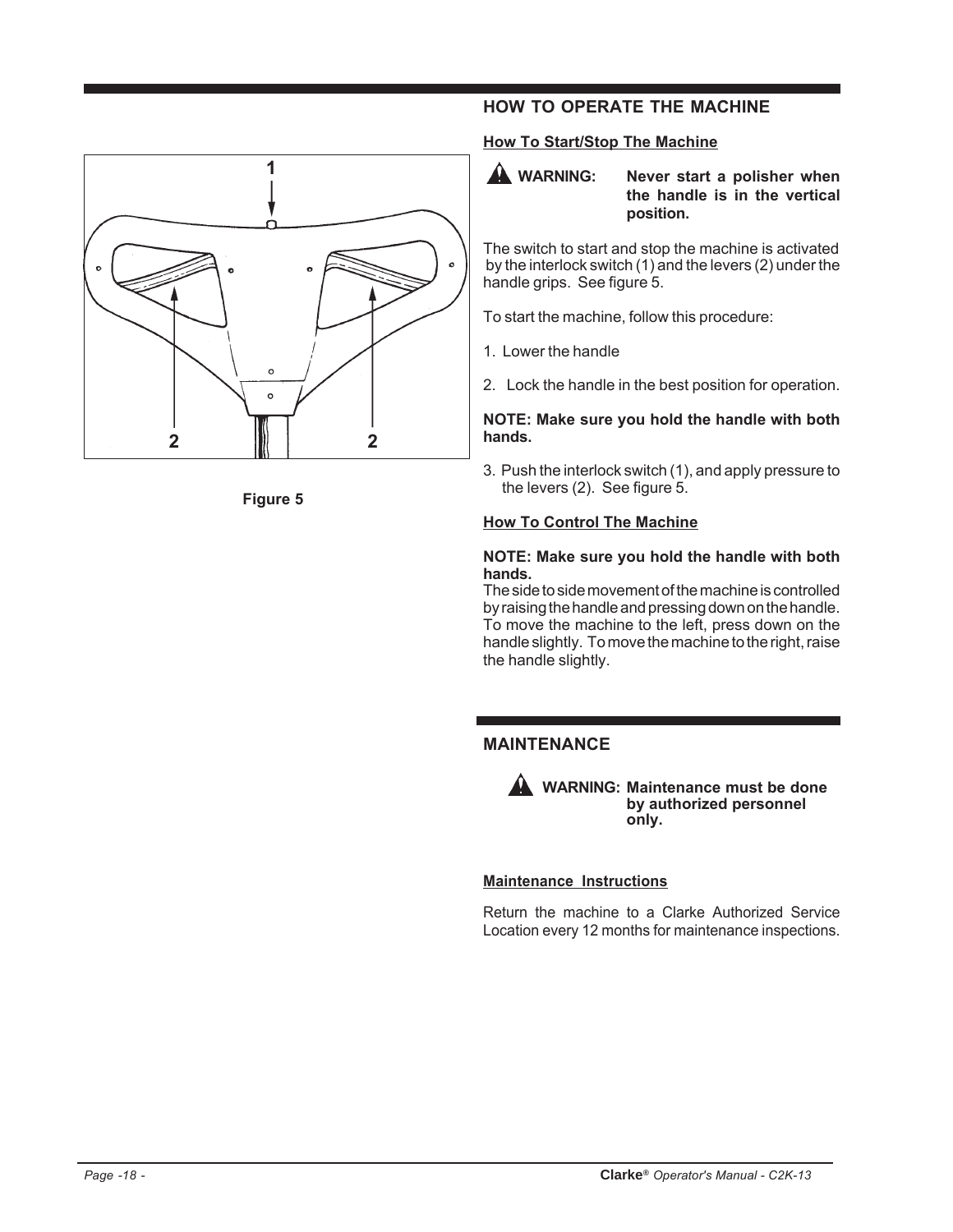#### **FUNCIONAMIENTO DE LA MAQUINA**

#### Arranque y parada



**AVISO : Nunca arranque una pulidora cuando la tobera está en posición vertical.**

El interruptor de arranque/parada se opera empujando el botón de cierre de seguridad (1) y usando las palancas (2) situadas debajo del mango de mando (Véase fig. 5).

Para arrancar la máquina, siga este procedimiento :

- 1. Baje la tobera.<br>2. Bloquee la tobe
- Bloquee la tobera en la posición de trabajo la más

confortable para el operador.

#### **NOTA : Siempre tenga el mango con ambas manos.**

3. Empuje el botón de cierre (1) y presione con las manos sobre las palancas (2). (Véase fig. 5).

#### **DOMINIO DE LA MAQUINA**

#### **NOTA : Siempre tenga el mango con ambas manos.**

Para ir de un lado al otro, levante o baje lentamente la tobera de la máquina.

Para dirigir la máquina hacia la izquierda, presione la tobera.

Para dirigir la máquina hacia la derecha, levante despacio la tobera.

#### **MANTENIMIENTO**

#### **AVISO : El mantenimiento debe ser efectuado por untécnico autorizado.**

#### Instrucciones para el mantenimiento

Cada 12 meses, la máquina debe ser mandada a un centro técnico autorizado Clarke para ser comprobada.

#### **MISE EN SERVICE DE LA MACHINE**

#### Mise en Marche et Arrêt

**A** AVERTISSEMENT: Ne jamais mettre une **polisseuse en marche lorsque le timon est en position verticale.**

L'interrupteur de marche/arrêt est activé par pression sur le bouton de verrouillage de sécurité (1) et par les leviers (2) situés sous la poignée de commande (Voir fig. 5).

Pour mettre la machine en marche, procéder comme suit :

- 1. Abaisser le timon
- 2. Verrouiller le timon dans la position de travail la plus confortable pour l'opérateur.

#### **NOTE : Il faut toujours tenir la poignée des deux mains.**

3. Pousser sur le bouton de verrouillage (1) et appliquer une pression des mains sur les leviers (2). (Voir fig. 5).

#### **MAITRISE DE LA MACHINE**

#### **NOTE : Il faut toujours tenir la poignée des deux mains.**

Pour aller d'un côté à l'autre, lever ou abaisser lentement le timon de la machine. Pour faire aller la machine vers la gauche, appliquer une pression sur le timon. Pour faire aller la machine vers la droite, relever légèrement le timon.

#### **ENTRETIEN**



#### **AVERTISSEMENT: L'entretien doit toujours être effectué par un technicien agréé.**

Instructions pour l'entretien Tous les 12 mois, la machine doit être renvoyée dans un centre technique agréé Clarke , pour vérification.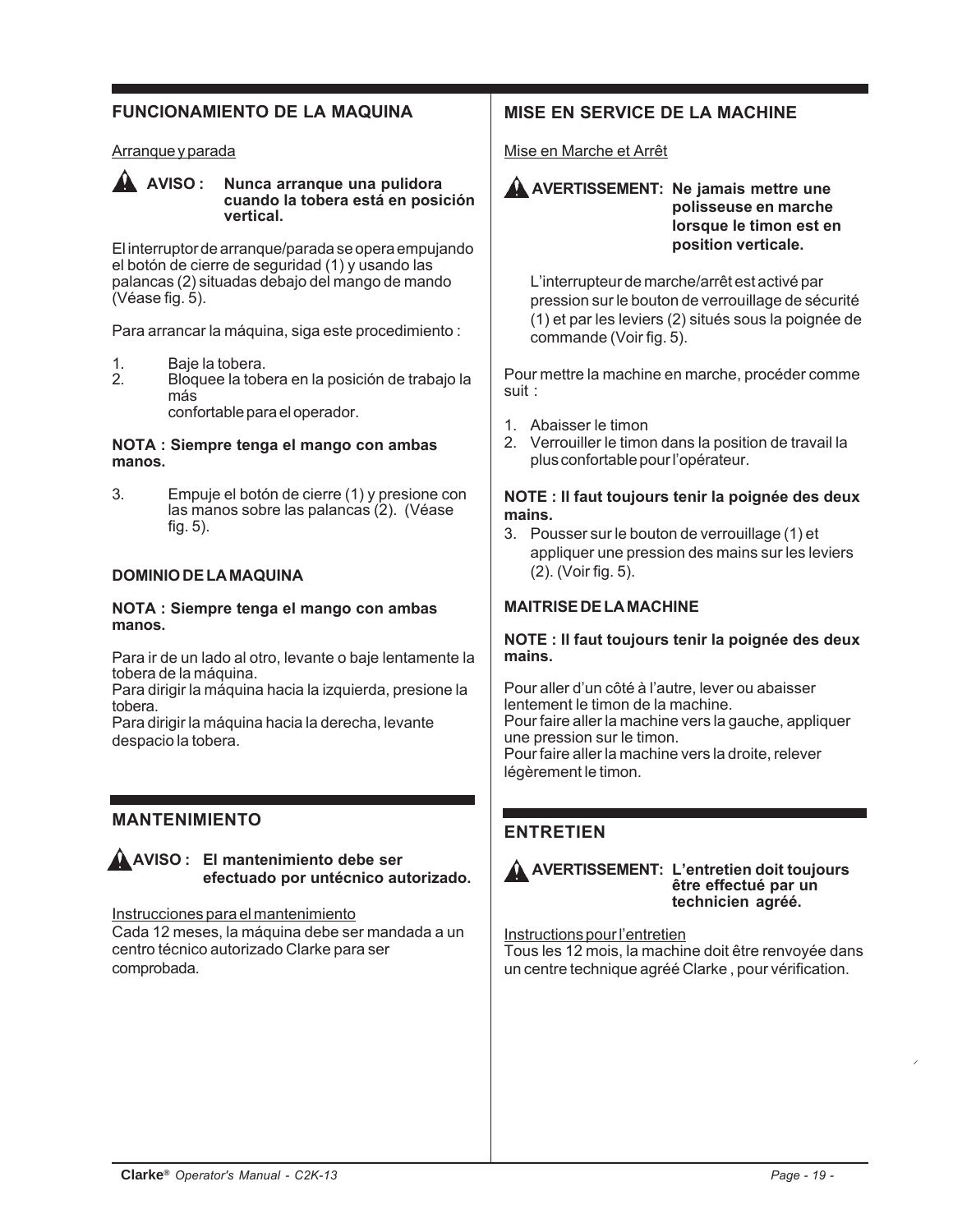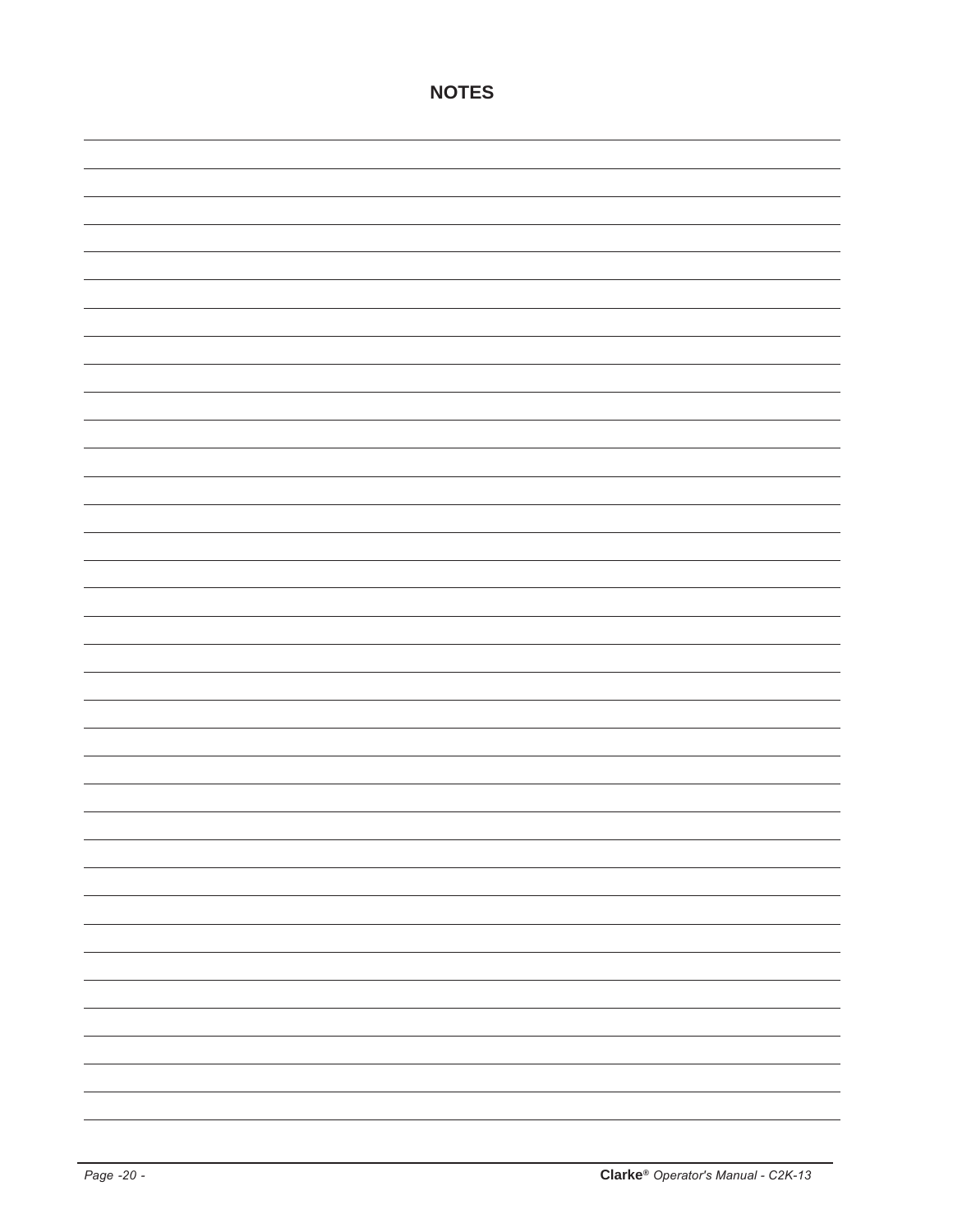# Clarke  $\bigwedge^{\text{Division of}}$ **C2K-13 Section II Parts and Service Manual**

(70198B)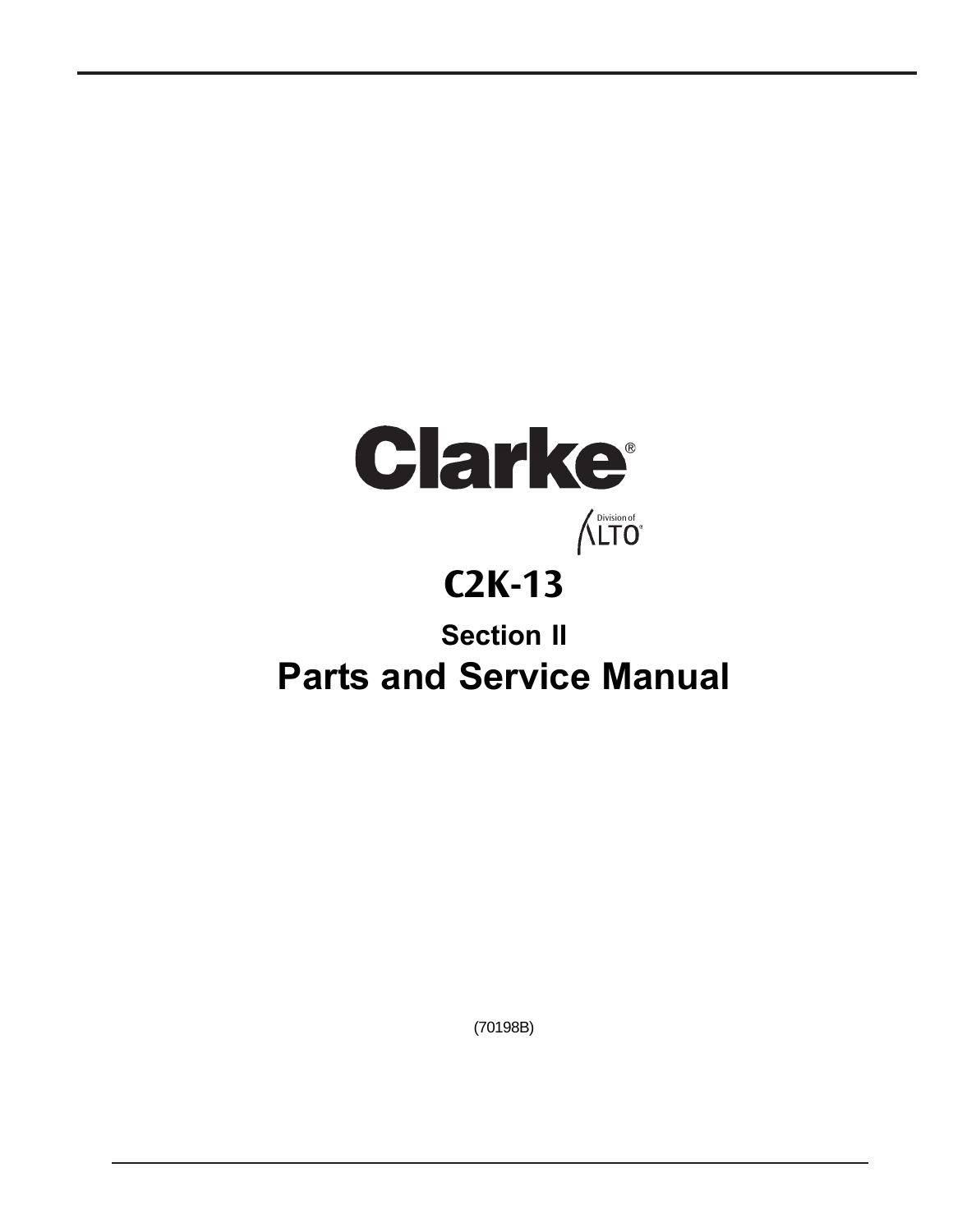#### **MAINTENANCE**



**WARNING: Maintenance must be done by authorized personnel only.**

**AL CAUTION: Keep all adjustments according to specifications.**

#### **Maintenance Instructions**

Return the machine to a Clarke Authorized Service Location every 12 months for maintenance inspections.

#### **Switches**

**WARNING: All electrical repairs must be done by authorized personnel only. The machine must be tested after electrical repairs to make sure it is safe to operate. Disconnect the electrical plug from the electrical outlet before doing any electrical repairs.**

The start and stop switch has an interlock which prevents the contacts from being closed. If any part of the switch is not operating, replace the part. If any part of the electrical system of the machine is not operating or is damaged, replace the part. Make sure all connections are tight. Return the machine to the Clarke Service Branch or a Clarke Authorized Service Center for electrical repairs or testing.

#### **Maintenance Of The Motor**

Remove or blow dust and dirt from the motor frequently. Other preventative maintenance is not needed by the user is not needed on these parts.

If repairs to the gear unit or motor are needed, do not disassemble the gears and motor. Return the machine to the nearest Clarke Service Branch or Clarke Authorized Service Center.

For safe operation, and longer life to your Clarke product, use only Clarke parts.

**NOTE: The grease (503802) for the gear box needs to be changed every year. The C2K-13 require 8 oz. of grease.**

#### **Maintenance Of The Brushes**

Always remove the brush from the machine when not in use. Keep brushes in a cool, dry location. Heat can damage the bristles and the wood of some brushes. Scrub brushes with bassine fibers must be put in water for 16 hours to replace moisture and give the bristle a longer life.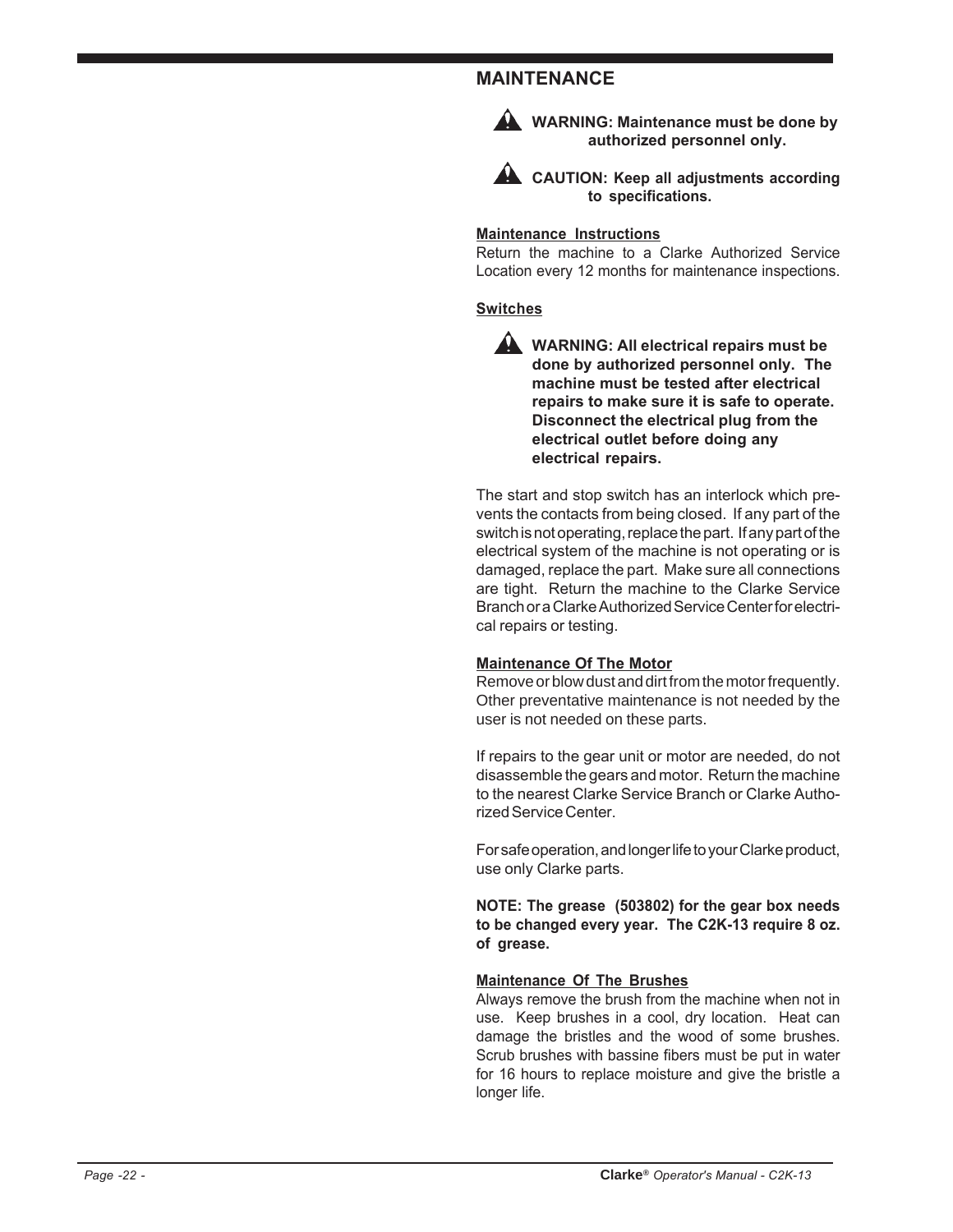#### **MANTENIMIENTO**



**AVISO: El mantenimiento debe ser efectuadopor un técnico autorizado.**

**PRUDENCIA:Todos los reglajes deben ser realizados conforme a las indicaciones descritas en este libro.**

#### **Instrucciones para el mantenimiento**

Cada 12 meses, la máquina debe ser mandada a un centro técnico autorizado Clarke para ser comprobada.

#### **Interruptores**

**AVISO: Todas las reparaciones eléctricas deben ser efectuadas por técnicos autorizados. Después de cada reparación, hay que comprobar el aislamiento eléctrico. Desconecte siempre el enchufe del cable de alimentación antes de realizar cualquier reparación eléctrica.**

El interruptor arranque/parada tiene un seguro que impide a los contactos que se cierren. Si un componente del interruptor no funciona, cambie este componente. Si une pieza del sistema eléctrico de la máquina no funciona o está dañada, cambie la pieza. Compruebe que todas las conexiones están bien fijadas. Mande la máquina a un centro técnico autorizado Clarke para cualquier reparación o comprobación del sistema eléctrico.

#### **Mantenimiento del motor**

Quite regularmente al motor y al sistema de engranaje el polvo y la suciedad con un trapo o con aire comprimido. Ningún otro mantenimiento preventivo es necesario para estos componentes.

Si tiene que efectuar reparaciones al sistema de accionamiento o al motor, no desmonte la máquina, mándela a un centro técnico autorizado Clarke.

Para alargar la longevidad de la máquina y garantizar su funcionamiento óptimo, use sólo recambios Clarke.

#### **NOTA: La grasa del sistema de accionamiento (503802) debe ser cambiada cada año. Los modelos C2K-13 necesitan 236 cm³ de grasa.**

#### **Mantenimiento de los cepillos**

Saque el cepillo antes de guardar la máquina. Guarde los cepillos en un sitio seco y fresco. El calor puede causar daños a los filamentos y la madera. Los cepillos de fregar de los cuales los filamentos son de coco deben quedarse en agua durante 16 horas para humedecerlos. Así alargará la longevidad de los filamentos.

### **ENTRETIEN**



**AVERTISSEMENT:L'entretien doit toujours être effectué par un technicien agréé.**



**A** PRUDENCE: Tous les réglages doivent être **réalisés conformément aux indications figurant dans ce manuel.**

#### **Instructions pour l'entretien**

Tous les 12 mois, la machine doit être renvoyée dans un centre technique agréé Clarke , pour vérification.

#### **Interrupteurs**

**AVERTISSEMENT:Toutes les réparations électriques doivent être effectuées par des techniciens agréés. Après toute réparation, l'isolation électrique doit être vérifiée. Débrancher toujours la fiche du câble d'alimentation avant de procéder à toute réparation électrique.**

L'interrupteur marche/arrêt est muni d'une sécurité qui empêche les contacts de se refermer. Si un élément de l'interrupteur ne fonctionne pas, remplacer cet élément. Si une pièce du système électrique de la machine ne fonctionne pas ou est endommagée, remplacez la pièce. Vérifiez que toutes les connexions sont bien fixées. Renvoyez la machine dans un centre technique agréé Clarke pour toute réparation ou vérification du système électrique.

#### **Entretien du moteur**

Dépoussiérer réguilèrement le moteur et le sytème d'engrenage, avec un chiffon ou de l'air comprimé. Aucun autre entretien préventif n'est nécessaire pour ces éléments.

Si des réparations doivent être faites au système d'entraînement ou au moteur, ne pas démonter la machine mais la renvoyer dans un centre technique agréé Clarke.

Pour prolonger la vie de la machine et garantir son fonctionnement optimal, n'utilisez que des pièces de rechange Clarke.

**NOTE : La graisse du système d'entraînement (503802) doit être changée chaque année. Les modèles C2K-13 il faut 236 cm3 de graisse.**

#### **Entretien des brosses**

Déposer la brosse avant d'entreposer la machine. Entreposer les brosses dans un endroit sec et frais. La chaleur peut endommager les brins et le bois. Les brosses de récurage dont les brins sont en coco doivent être plongées dans l'eau pendant 16 herures pour être réhumidifiées. Ainsi, la durée de vie utile des brins sera prolongée.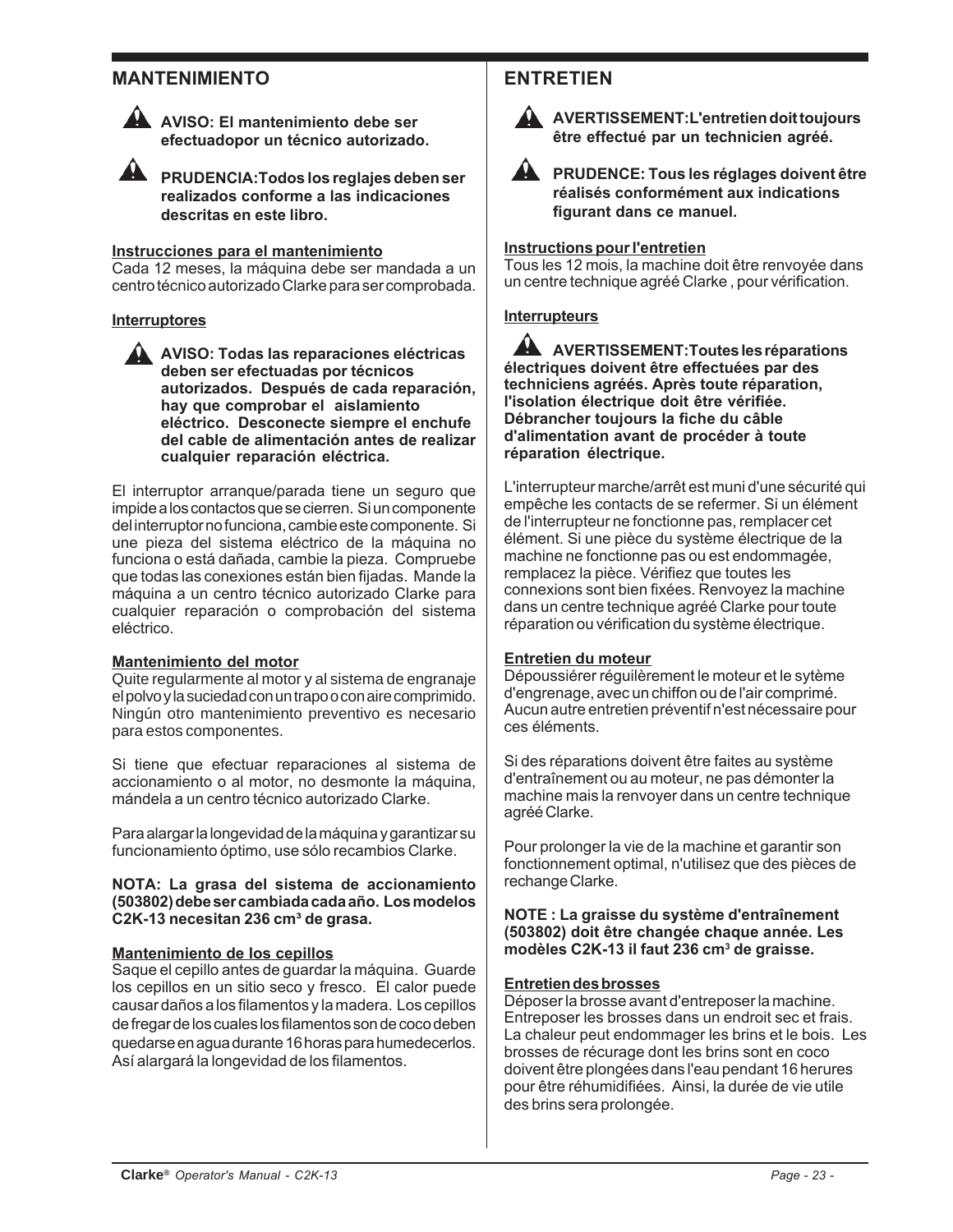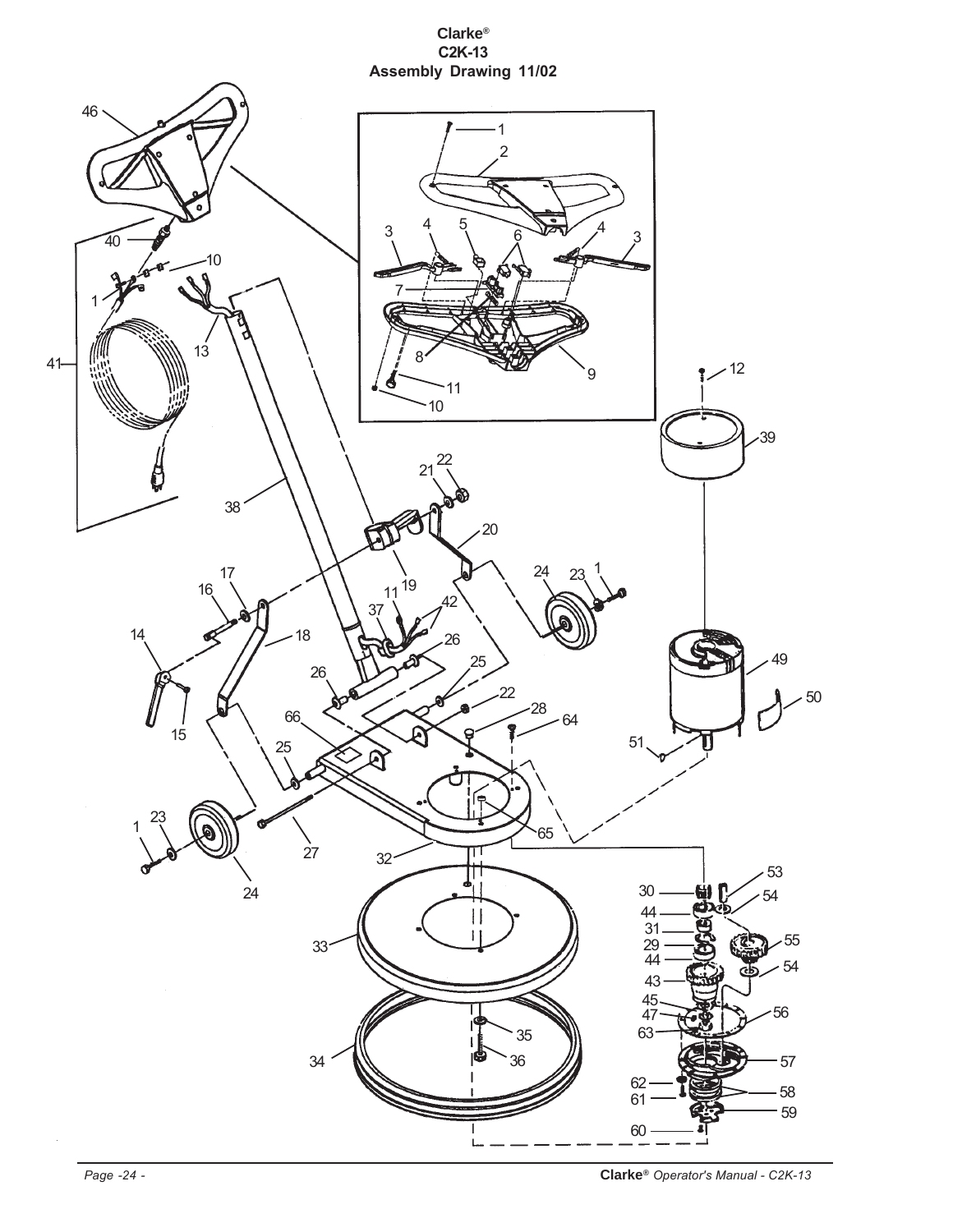#### **Clarke® C2K-13 Assembly Drawing Parts List 11/02**

| Ref.              | Part No.         | <b>Description</b>                                     | Qty.                    |
|-------------------|------------------|--------------------------------------------------------|-------------------------|
| 1                 | 85383A           | Screw, 10-32 x 3/4                                     | $\overline{10}$         |
| $2\blacklozenge$  | 30285A           | Handle, Front w/blank                                  | 1                       |
| 3                 | 50798A           | Lever, Switch                                          | $\frac{2}{2}$           |
| 4                 | 50820A           | Spring, Extension<br>Button, Interlock                 | $\mathbf 1$             |
| 5<br>6            | 50806A<br>40109A | Switch                                                 | $\overline{c}$          |
| $\overline{7}$    | 50799A           | Interlock, Main                                        | $\overline{1}$          |
| 8                 | 50821A           | Spring, Compression                                    | 1                       |
| 9                 | 50780A           | Handle, Rear                                           | $\mathbf 1$             |
| 10                | 920722           | Nut, 10-32 ESNA                                        | 7                       |
| 11                | 962957           | Screw                                                  | $\overline{c}$          |
| 12                | 962727           | Screw                                                  | $\overline{2}$          |
| $\overline{13}$   | 10092A           | Cord, Interconnect                                     | $\overline{1}$          |
| 14                | 461404           | Cam, Locking (included in 47)                          | 1                       |
| 15                | 925592           | Roll Pin, 1/4 (included in 47)                         | 1                       |
| 16                | 441301           | Bolt, Locking Cam (included in 47)                     | $\mathbf{1}$            |
| 17                | 980349           | Washer, Wear Cam                                       | 1                       |
| 18                | 50975A           | Arm Link, RH                                           | 1                       |
| 19                | 50781A           | Clamp, Handle                                          | $\mathbf{1}$            |
| 20                | 50976A           | Arm Link, LH                                           | 1<br>1                  |
| 21<br>22          | 980645<br>920342 | Washer, Flat 3/8<br>Nut, $\frac{3}{8}$ -16 ESNA        |                         |
| 23                | 87035A           | Washer, Fender #10 SS                                  |                         |
| 24                | 50793A           | Wheel, 5"                                              |                         |
| 25                | 87050A           | Washer, 5/8 Nylon                                      | $222$<br>$222$          |
| 26                | 50794A           | Bushing, Nylon                                         |                         |
| 27                | 80087A           | Screw, $\frac{3}{8}$ -16 x 6                           | $\overline{1}$          |
| 28                | 57165A           | Plug, Button                                           | $\mathbf{1}$            |
| 29                | 407302           | Ring, Retaining                                        | 1                       |
| 30                | 403516           | Pinion, Motor                                          | $\overline{1}$          |
| $\overline{31}$   | 408203           | Spacer, Bearing                                        | $\overline{1}$          |
| 32                | 50974A           | Frame, Main                                            | 1                       |
| 33                | 50971A           | Shield, Brush                                          | 1                       |
| 34                | 50972A           | <b>Bumper</b>                                          | 1                       |
| 35                | 980652           | Washer, Lock 5/16                                      | 4                       |
| 36                | 85817A           | Screw, $5/16 - 18 \times 2$                            | 4<br>$\overline{1}$     |
| 37<br>38          | 50796A<br>50795A | Bushing, Cord<br>Tube, Handle                          | 1                       |
| 39                | 32396A           | Cover, Motor                                           | 1                       |
| 40                | 50797A           | Relief, Strain (included w/41)                         | 1                       |
| 41                | 40141A           | Cord Assembly (includes 40)                            | 1                       |
| 42                | 441401           | Cam Assembly (incl. 14, 15 & 16)                       | (1)                     |
| 43                | 403519           | Gear, Drive                                            | 1                       |
| 44                | 902657           | Bearing                                                | 1                       |
| 45                | 980645           | Washer, <sup>3</sup> /8 Flat                           | 1                       |
| 46                | 82100A           | Lock nut (not illustrated)                             | 1                       |
| 47                | 980666           | Washer, <sup>3/8</sup> Ext Star                        | 1                       |
| 49                | 40152A           | Motor                                                  | 1                       |
| $50\blacklozenge$ | 70455A<br>915028 | Label, Clarke                                          | $\overline{1}$<br>1     |
| 51<br>52          |                  | Key, 1/8 x 5/8 Woodruff                                | 1                       |
| 53                | 51523A<br>407712 | Strain Relief (not illustrated)<br>Shaft. Intermediate | 1                       |
| 54                | 980361           | Washer, Thrust                                         | $\overline{c}$          |
| 55                | 403520           | Gear                                                   | 1                       |
| 56                | 413401           | Gasket, Gear Unit                                      | $\overline{1}$          |
| 57                | 404206           | Housing, Gear                                          | 1                       |
| 58                | 407604           | Seal, Oil                                              | $\overline{\mathbf{c}}$ |
| 59                | 406604           | Plate, Brush Drive                                     | 1                       |
| 60                | 962668           | Screw, 10-24 x 3/8                                     | 4                       |
| 61                | 962241           | Screw, 10-24 x 1/2                                     | 6                       |
| 62                | 980982           | Washer, #10 Plain                                      | 6                       |
| 63                | 920268           | Nut, $3/8 - 24$ LH Hex                                 | 1                       |
| 64                | 962823           | Screw, 1/4-20 x 1/2                                    | 4                       |
| 65<br>66∢         | 920110<br>70651A | Nut, 5/16-18 ESNA<br>Label, Div. of ALTO               | 4<br>1                  |
|                   |                  |                                                        |                         |

#### **NOTE: indicates a change has taken place since last publication of this manual**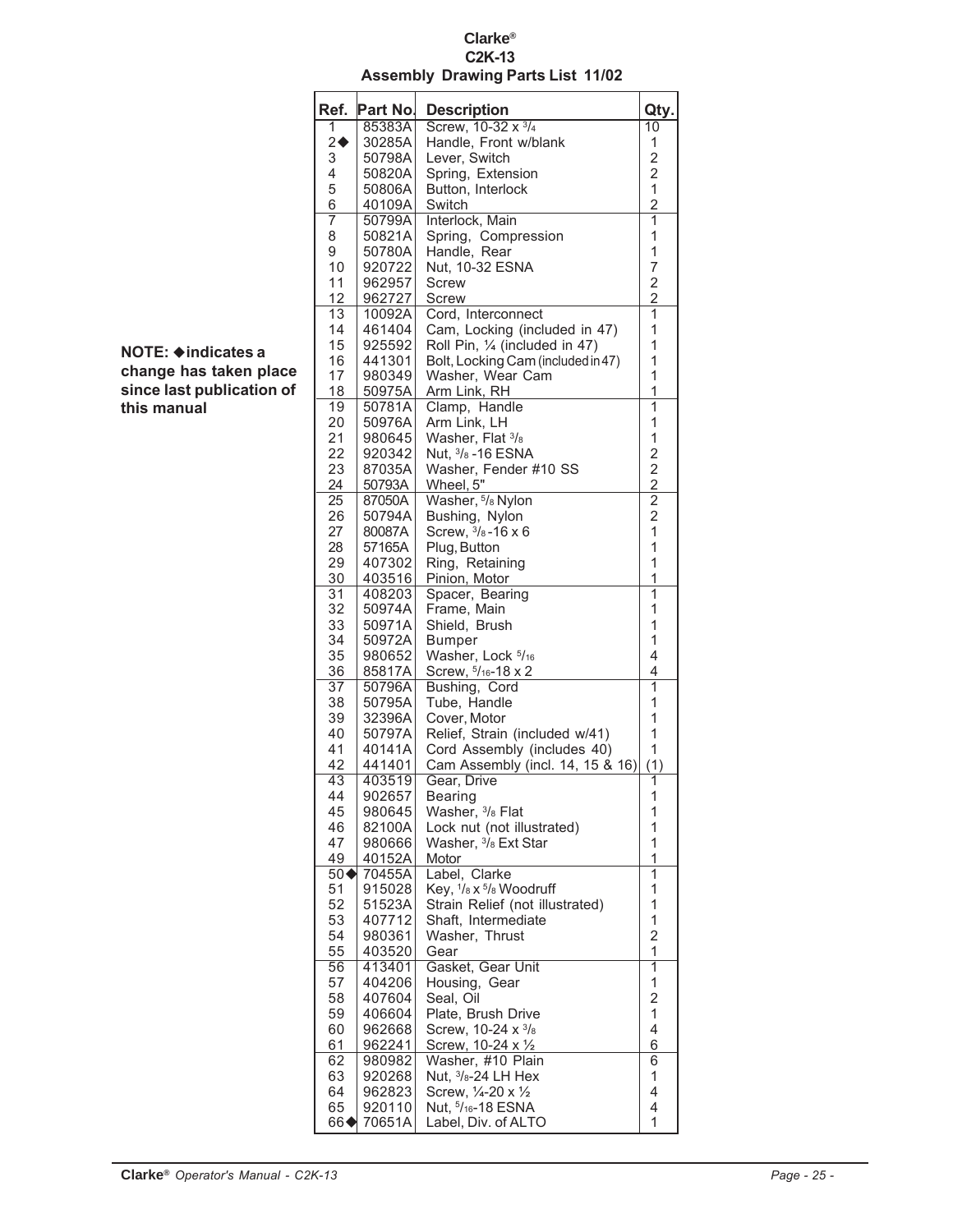#### **Clarke® C2K-13 Wiring Diagram 120V-60Hz 4/00**



**WARNING: All electrical repairs must be performed by qualified personnel only.**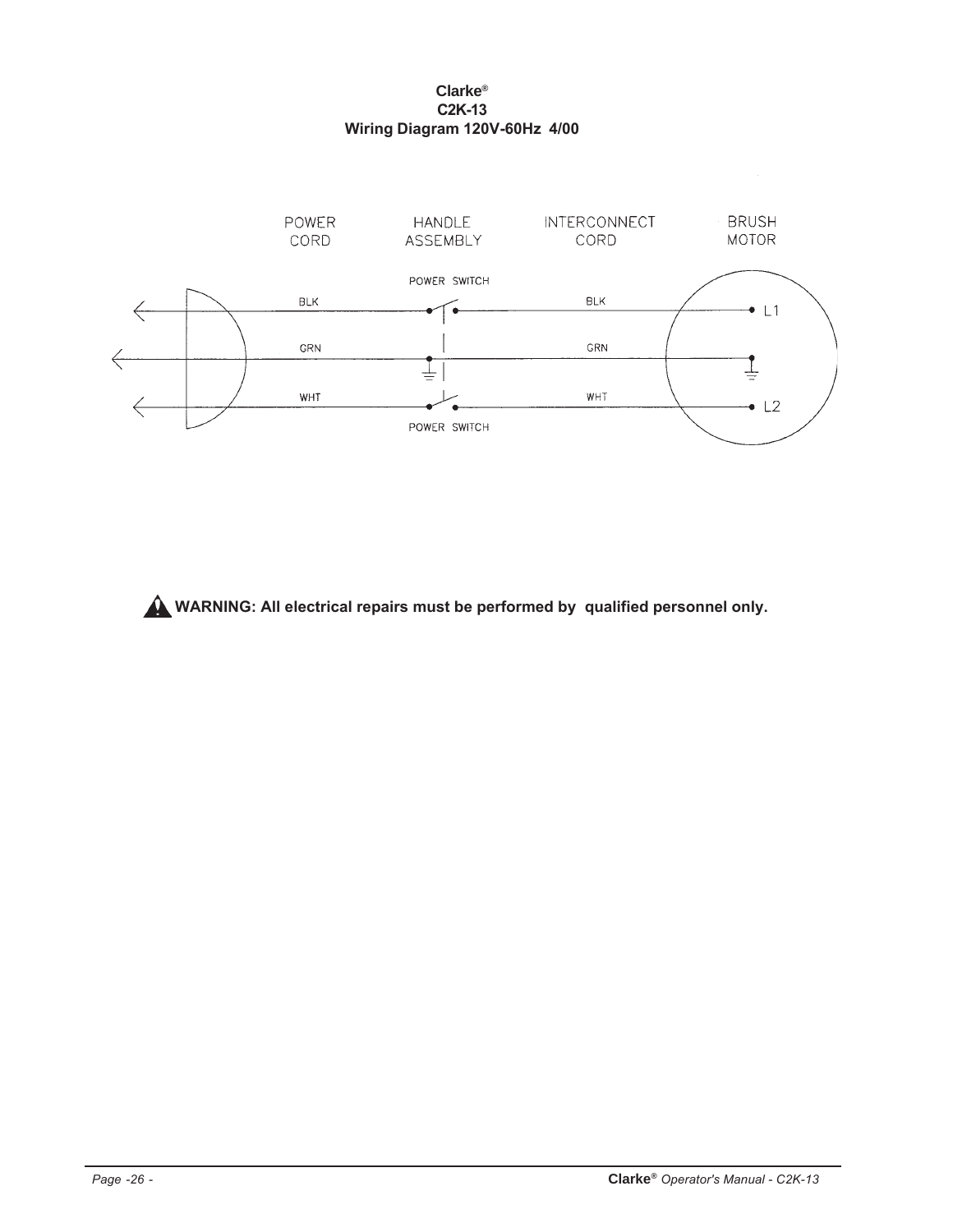# **PRODUCT SUPPORT BRANCHES**

#### **HEAD OFFICE**

ALTO U.S. Inc., St. Louis, Missouri 16253 Swingley Ridge Road, Suite 200 Chesterfield, Missouri 63017-1725

#### **PRODUCTION FACILITIES**

**Clarke®**, Springdale, Arkansas 2100 Highway 265 Springdale, Arkansas 72764 (479) 750-1000 **Customer Service - 1-800-253-0367 Technical Service - 1-800-356-7274**

**American Lincoln®**, Bowling Green, Ohio 43402 1100 Haskins Road

#### **SERVICE FACILITIES**

**Clarke®** , Carlstadt, New Jersey 07072 150 Commerce Road (201) 460-4774

**Clarke®**, Elk Grove, Illinois 60007 2280 Elmhurst Road (847) 956-7900

**Clarke®**, Denver, Colorado 80204 1955 West 13th Ave. (303) 623-4367

**Clarke®**, Houston, Texas 77040 7215 North Gessner Road

#### **SALES AND SERVICE FACILITIES**

**American Lincoln® / Clarke®**, Madison Heights, Michigan 48071-0158 29815 John R. (810) 544-6300

**American Lincoln® / Clarke®**, Marietta, Georgia 30062 1355 West Oak Common Lane (770) 973-5225

**Clarke® Clarke American Sanders A.L. Cook Customer Service Headquarters and Factory** 2100 Highway 265 Springdale, Arkansas 72764 (479) 750-1000

> **Technical Service** 1-800-356-7274

#### **U. S. A. Locations European Locations**

#### **PRODUCTION FACILITIES**

- ALTO Danmark A/S, Aalborg Blytaekkervej 2 DK-9000 Aalborg +45 72 18 21 00
- ALTO Danmark A/S, Hadsund Industrikvarteret DK-9560 Hadsund +45 72 18 21 00

#### **SALES SUBSIDIARIES**

**Clarke®** Canada Ltd., Rexdale Ontario 24 Constellation Ct. (416) 675-5830

- ALTO Overseas Inc., Sydney (Australia) 1B/8 Resolution Drive Caringbah NSW 2229 +61 2 9524 6122
- ALTO Cleaning Systems Asia Pte Ltd., Singapore No. 17 Link Road Singapore 619034 +65 268 1006
- ALTO Deutschland GmbH, Bellenberg (Germany) Guido-Oberdorfer-Straße 2-8 89287 Bellenberg +49 0180 5 37 37 37

ALTO Cleaning Systems (UK) Ltd., Penrith Gilwilly Industrial Estate Penrith Cumbria CA11 9BN +44 1768 868 995

ALTO France S.A. Strasbourg B.P. 44, 4 Place d'Ostwald F-67036 Strasbourg Cedex 2 +33 3 8828 8400

ALTO Nederland B.V. Vianen Stuartweg 4C NL-4131 NJ Vianen +31 347 324000

ALTO Sverige AB, Molndal (Sweden) Aminogatan 18 Box 4029 S-431 04 Molndal +46 31 706 73 00

ALTO Norge A/S, Oslo (Norway) Bjornerudveien 24 N-1266 +47 2275 1770